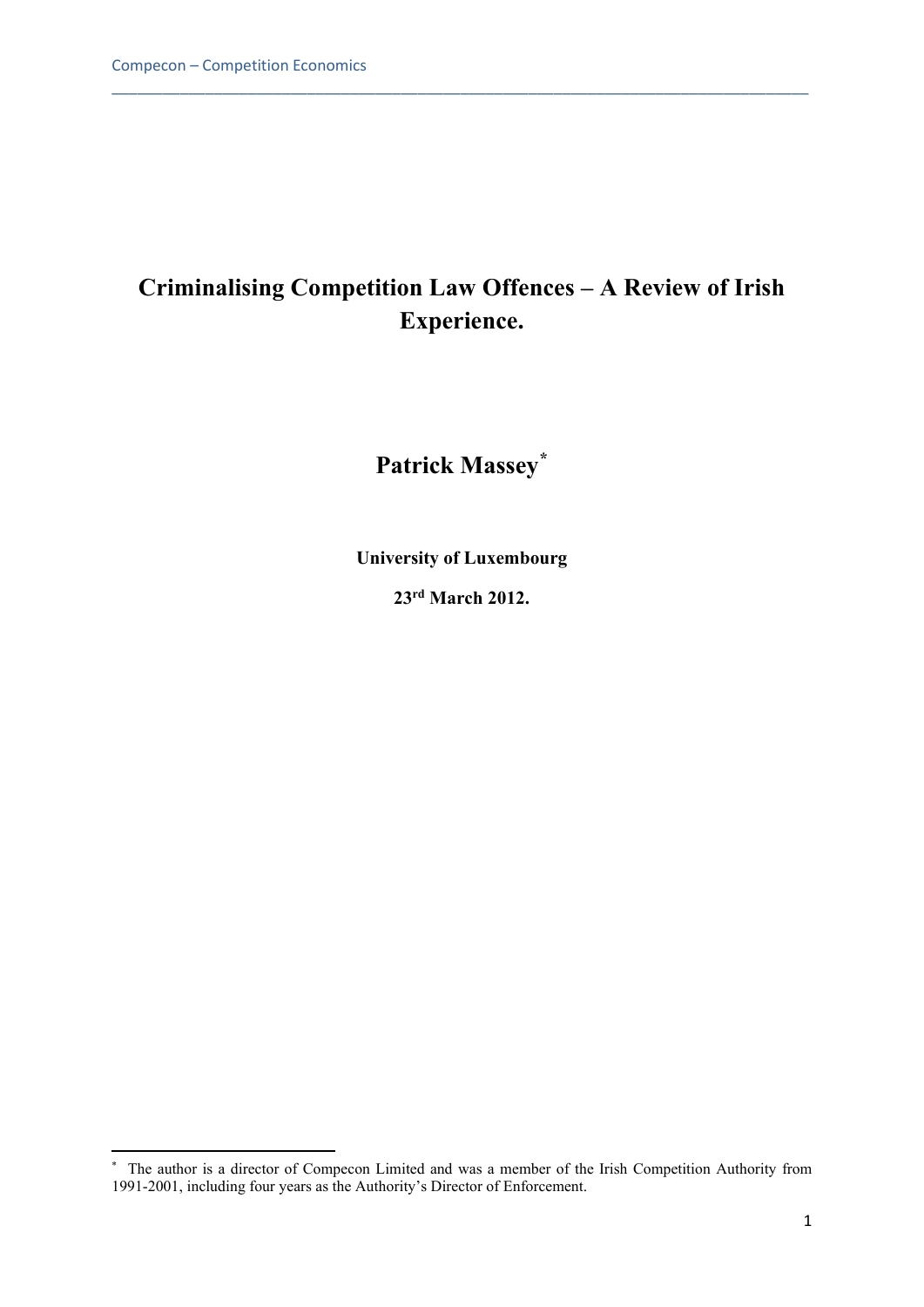### **1: Introduction.**

Ireland was one of the first countries outside the United States to introduce a comprehensive set of criminal sanctions for breaches of competition law. Some other European states had, or have since, introduced specific cartel offences but since 1996, all of Ireland's competition law prohibitions have attracted both criminal penalties and civil remedies. Ireland is thus somewhat unique in that all breaches of competition law constitute criminal offences. There are three aspects of the Irish situation which merit some comment.

\_\_\_\_\_\_\_\_\_\_\_\_\_\_\_\_\_\_\_\_\_\_\_\_\_\_\_\_\_\_\_\_\_\_\_\_\_\_\_\_\_\_\_\_\_\_\_\_\_\_\_\_\_\_\_\_\_\_\_\_\_\_\_\_\_\_\_\_\_\_\_\_\_\_\_\_\_\_\_\_\_\_

First, the Irish decision to criminalise cartels can be explained, at least in part, by the fact that the Irish Constitution effectively provides that penal sanctions, including fines, may only be imposed in the case of criminal offences.<sup>[1](#page-1-0)</sup> In other words in order to impose fines on undertakings for engaging in "hard-core"<sup>[2](#page-1-1)</sup> cartel behaviour, such behaviour must be defined as criminal. It is probably fair to say that the case for imposing financial sanctions on undertakings found to have engaged in "hard-core" cartels is generally accepted. If one accepts that proposition then the Irish decision to introduce criminal offences, at least with respect to undertakings, can be simply explained as the only way under the Constitution by which fines could be imposed on undertakings found to have engaged in hard-core cartels. In these circumstances further debate on the merits or otherwise of criminalisation is probably superfluous. The only real issue is how this regime has worked in practice.

Second, Irish competition law also provides that executives of undertakings which have engaged in hard-core cartel behaviour may be subject to both fines and imprisonment. This aspect of the decision to introduce criminal sanctions clearly cannot be explained as being necessitated by the provisions of the Constitution. Rather it reflects a deliberate political decision that criminal penalties should apply to individual business executives deemed to be responsible for the hard-core cartel behaviour of the undertakings which they effectively

<span id="page-1-0"></span><sup>&</sup>lt;sup>1</sup> See, P. Massey and J.D. Cooke (2011), Competition Offences in Ireland: The Regime and its Results, in C. Beaton-Wells and A. Ezrachi eds. *Criminalising Cartels Critical Studies of an International Regulatory Movement*, Oxford, Hart Publishing.

<span id="page-1-1"></span><sup>&</sup>lt;sup>2</sup> The term "hard-core" cartel is generally applied to activities such as price-fixing, bid-rigging and marketsharing, activities which economists would normally describe as cartels. One reason for applying the term "hard-core" to such cartel behaviour is because in some OECD countries, at least, the term cartel was applied to all forms of agreements between undertakings both horizontal and vertical rather than being limited to the traditional economic definition of a cartel. As Harding points out, however, such language can also be seen as conveying a strong degree of moral censure. The term "hard-core" cartel is used throughout this paper to avoid any possible confusion. C. Harding, A Pathology of Business Cartels: Original Sin or the Child of Regulation?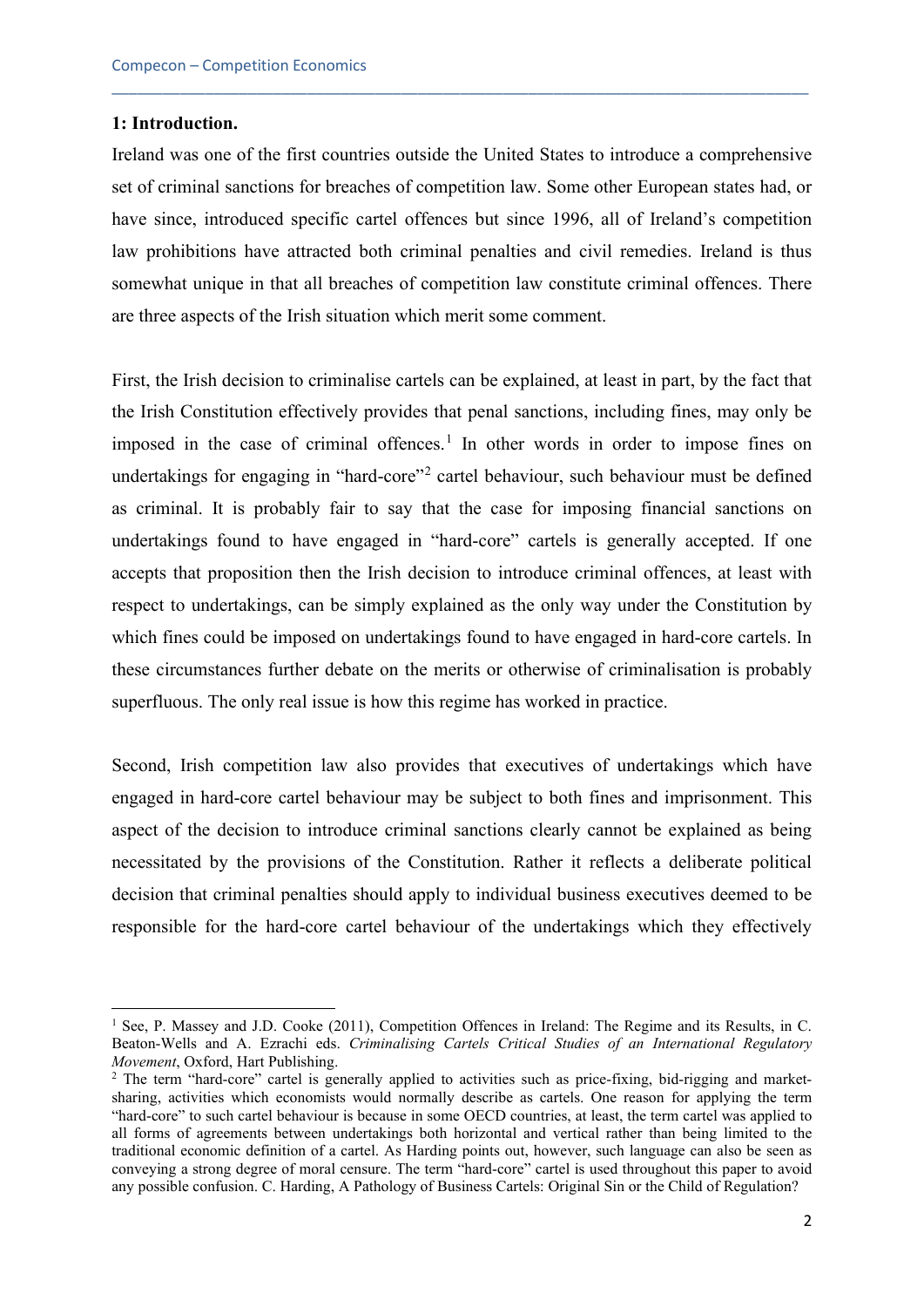control. In terms of the debate on whether or not criminal sanctions are appropriate for competition offences, it is this aspect of the Irish position which is probably most relevant.

\_\_\_\_\_\_\_\_\_\_\_\_\_\_\_\_\_\_\_\_\_\_\_\_\_\_\_\_\_\_\_\_\_\_\_\_\_\_\_\_\_\_\_\_\_\_\_\_\_\_\_\_\_\_\_\_\_\_\_\_\_\_\_\_\_\_\_\_\_\_\_\_\_\_\_\_\_\_\_\_\_\_

The third feature of the Irish situation, which deserves comment, stems from the fact that the European Union approach to competition law also favours financial sanctions for undertakings which are found to have engaged in non-hard-core cartel behaviour including certain vertical agreements and abuses of dominance. In this respect the EU approach differs from the position in the United States. Again, the reason why such behaviour is defined as criminal under Irish law can be explained by the fact that, if Ireland was to follow the EU approach and impose fines on undertakings for such behaviour, then this required that such behaviour be defined as constituting a criminal offence. From an economics perspective, however, there is a reasonable question as to whether fines are appropriate in such cases, which is further complicated if the only way that such fines may be imposed is by defining such practices as criminal. Serious questions arise regarding the practicalities of criminalising non-hard-core cartel behaviour.

The balance of this article is structured as follows. The historical development of competition law in Ireland is described in the following section. The case for criminalising hard-core cartels in the sense of imposing criminal penalties on individuals for engaging in such behaviour is set out in section 3. Section 4 then analyses the Irish experience with criminalisation of hard-core cartels. Non-hard-core cartel cases are discussed in section 5. Some conclusions are outlined in section 6.

# **2: The Evolution of Irish Competition Legislation.**[3](#page-2-0)

A form of competition law based on the control of abuse principle was originally introduced in Ireland with the passage of the Restrictive Trade Practices Act, 1953. According to Hogan this legislation reflected a cautious approach due to the fact that it was novel in Ireland at that time.[4](#page-2-1) It should be noted, however, that the Irish legislation pre-dated similar legislation in the UK, which was not introduced until 1956, and the Treaty of Rome. During the Dail (Parliamentary) debates on the 1953 Act, the then Minister indicated that consideration had

<span id="page-2-0"></span><sup>&</sup>lt;sup>3</sup> For a more detailed description of the development of Irish competition law see, P. Massey and D. Daly, (2003), *Competition and Regulation in Ireland The Law and Economics*, Cork, Oak Tree Press and Massey and Cooke (2011) at note 1.

<span id="page-2-1"></span><sup>4</sup> G. Hogan, (1989), The Need for a New Domestic Competition Law, *Irish Banking Review*, (Winter), 34.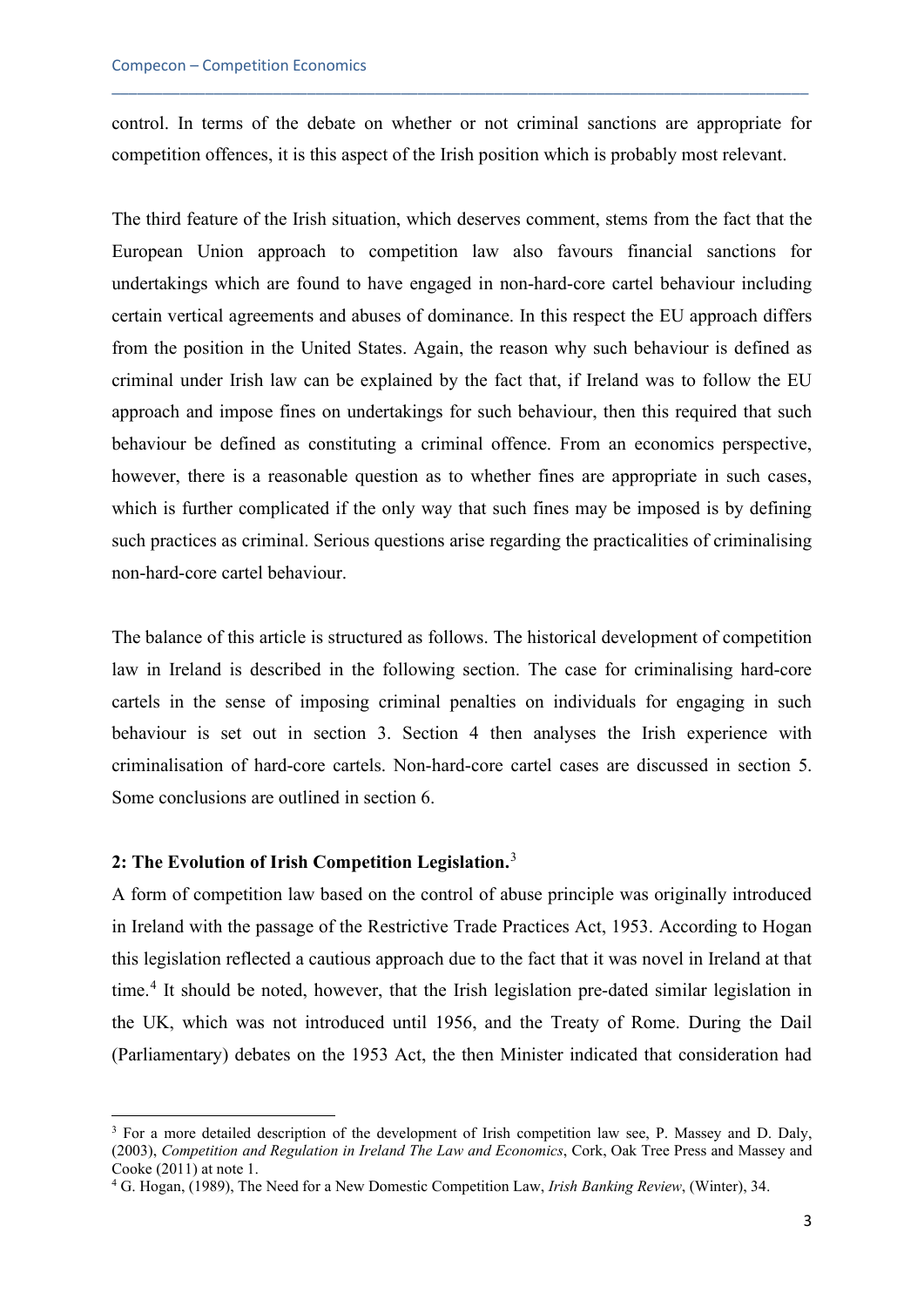been given to introducing a prohibition-based regime based on the provisions of the US Sherman Act but ultimately this option was rejected in favour of a control of abuse model.<sup>[5](#page-3-0)</sup>

\_\_\_\_\_\_\_\_\_\_\_\_\_\_\_\_\_\_\_\_\_\_\_\_\_\_\_\_\_\_\_\_\_\_\_\_\_\_\_\_\_\_\_\_\_\_\_\_\_\_\_\_\_\_\_\_\_\_\_\_\_\_\_\_\_\_\_\_\_\_\_\_\_\_\_\_\_\_\_\_\_\_

From 1953 until January 1986, a system of price control existed alongside competition legislation. Although the legislation was amended on several occasions, its basic features remained largely unchanged for almost 40 years. Although the Fair Trade Commission (FTC) recommended the introduction of a prohibition-based regime based on Articles 85 and 86 of the Treaty of Rome in 1977, it was another 14 years before such legislation was introduced.<sup>[6](#page-3-1)</sup>

"In the 1970s, instead of proceeding with comprehensive legislation on competition, reliance was placed on such mechanisms as the National Prices Commission to monitor, and occasionally to try to control, prices."[7](#page-3-2)

The Competition Act, 1991, radically reformed Irish competition law introducing a prohibition-based system modelled on what were then Articles 85 and 86 of the Treaty of Rome. The legislation introduced two broad based prohibitions which have remained in place:

- A prohibition on anti-competitive agreements between undertakings;  $8$  and
- A prohibition on the abuse of a dominant position by one or more undertakings.

The legislation provided that any party aggrieved by such behaviour could bring legal proceedings seeking an injunction, declaration and/or damages including exemplary damages. The Minister was also given the right, which has never been exercised, to bring proceedings seeking an injunction and/or declaration. The Competition Authority established under the Act had no enforcement powers, its role being confined to granting exemptions and negative clearances to agreements notified to it. Thus, a major shortcoming of the 1991 Act was the lack of any effective enforcement regime.

"One of the most consistent criticisms of this legislation was the inadequacy of the enforcement procedures."<sup>[9](#page-3-4)</sup>

<span id="page-3-0"></span><sup>5</sup> Massey and Daly (2003) at note 3. For a more detailed discussion on the extent to which Irish competition policy has been influenced by both the US and EU, see P.M. Lyons, P. Massey, and M. McDowell, (2011), Boston v. Berlin: A Half-Century of Irish Antitrust, in *Evolution of Competition Laws and their Enforcement, A Political Economy Perspective*, London, Routledge.

<span id="page-3-1"></span><sup>6</sup> Fair Trade Commission, (1991), *Study of Competition Law*, Dublin, Stationery Office.

<span id="page-3-2"></span><sup>7</sup> OECD, (2001), *OECD Reviews of Regulatory Reform. Regulatory Reform in Ireland*, Paris, OECD, p.16.

<span id="page-3-3"></span><sup>&</sup>lt;sup>8</sup> As with Article 101 the prohibition also applies to decisions by associations of undertakings and concerted practices.

<span id="page-3-4"></span><sup>&</sup>lt;sup>9</sup> P. Charleton and M. Bolger, (1998), The Competition (Amendment) Act, 1996: Extending the Criminal Law, *The Bar Review*, 214, (March).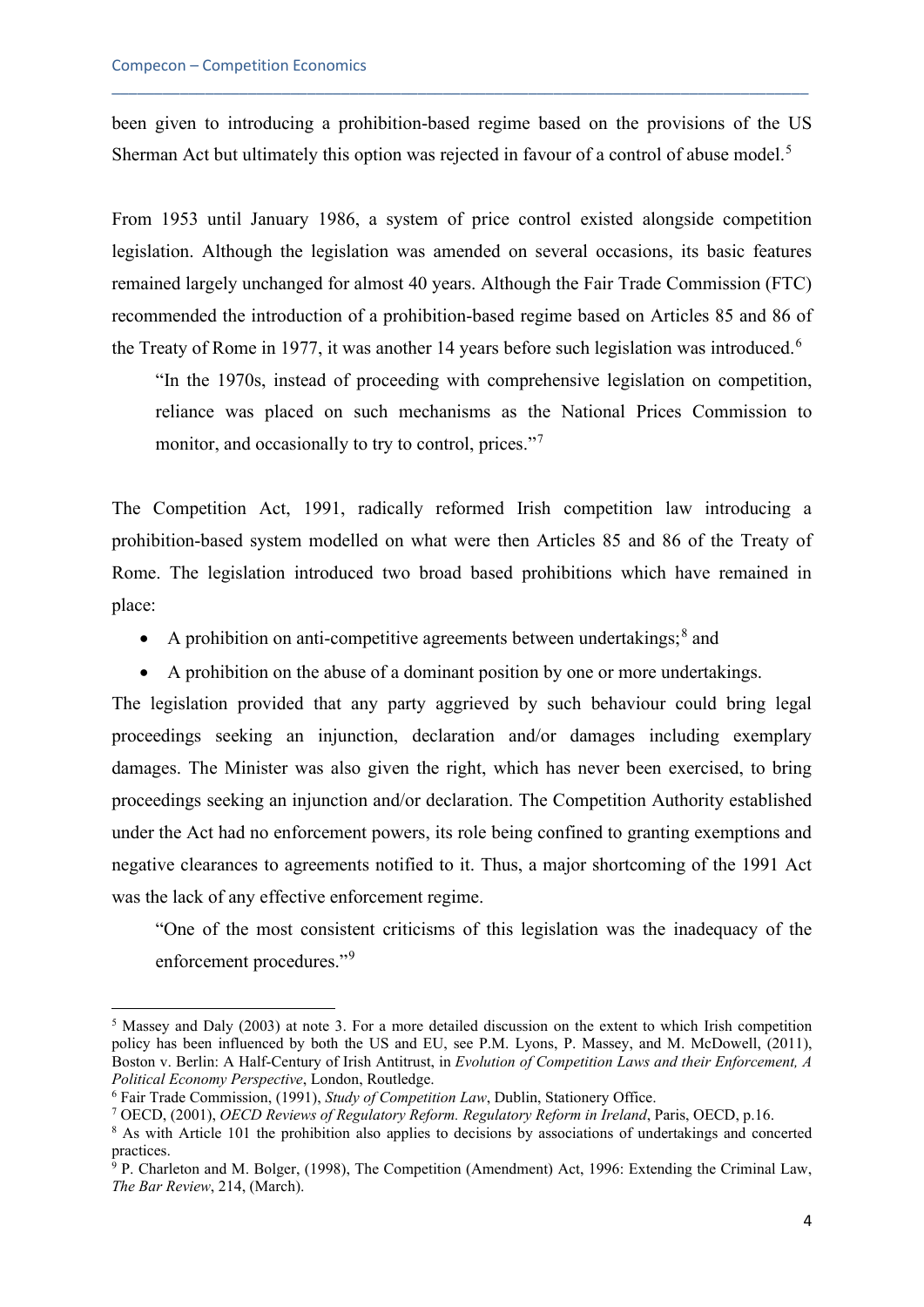In 1994 the then Government introduced a Bill to amend the legislation to allow the Competition Authority to bring civil proceedings before the Courts in respect of breaches of Sections 4 and 5 of the 1991 Act. The Bill, however, contained no provision for penal sanctions, including fines, and would have merely allowed the Authority to obtain declaratory and/or injunctive relief, that is to say, a declaration that a defendant had infringed the prohibition or that a particular agreement or concerted practice was void and an injunction to restrain its continuance. Following a change of administration, the new Government announced on taking office that consideration would be given to:

\_\_\_\_\_\_\_\_\_\_\_\_\_\_\_\_\_\_\_\_\_\_\_\_\_\_\_\_\_\_\_\_\_\_\_\_\_\_\_\_\_\_\_\_\_\_\_\_\_\_\_\_\_\_\_\_\_\_\_\_\_\_\_\_\_\_\_\_\_\_\_\_\_\_\_\_\_\_\_\_\_\_

"… strengthening of the Competition Authority by giving it enforcement powers and by enabling the Courts to impose stiff fines on those found to be engaging in unfair competition."<sup>[10](#page-4-0)</sup>

While not specifically stated, it was generally assumed that fines would only be imposed on undertakings.

It was subsequently announced that the amended Bill would not only introduce fines for companies found to be in breach of the Act but would also provide for fines and terms of imprisonment for the executives of such companies.<sup>[11](#page-4-1)</sup> The Competition (Amendment) Act, 1996, thus provided that breaches of both sections 4 and 5 of the 1991 Act (essentially the domestic law equivalent of Articles 101 and 102) constituted criminal offences. It provided for a maximum penalty in case of a conviction on indictment in both cases of ir£3m or 10% of turnover in the case of undertakings and a similar fine and/or up to two years imprisonment in the case of directors and managers of such undertakings. Ireland thus became somewhat unique in criminalising all infringements of competition law.[12](#page-4-2)

The 1996 Act clearly represented a radical departure from the rather cautious approach adopted by successive Irish administrations over the preceding 40 years. The extent of this

<sup>10</sup> *A Government of Renewal*, Dublin, Stationery Office, December 1994.

<span id="page-4-1"></span><span id="page-4-0"></span><sup>&</sup>lt;sup>11</sup> P. Rabbitte, (1995), Opening Address by Mr Pat Rabbitte TD, Minister for Commerce, Science and Technology at Conference on Competition Policy and Regulation, Trinity College, Dublin, 16.6.1995.

<span id="page-4-2"></span> $12$  In the case of other jurisdictions which have criminal penalties, such sanctions only apply in respect of "hardcore" cartels. The reason for criminalising all competition law breaches was the generally accepted view that Constitutionally penal fines could only be imposed for criminal offences, i.e. the Constitution precludes administrative or civil fines. As pointed out, however, this Constitutional requirement does not explain the decision to introduce penal sanctions for individuals.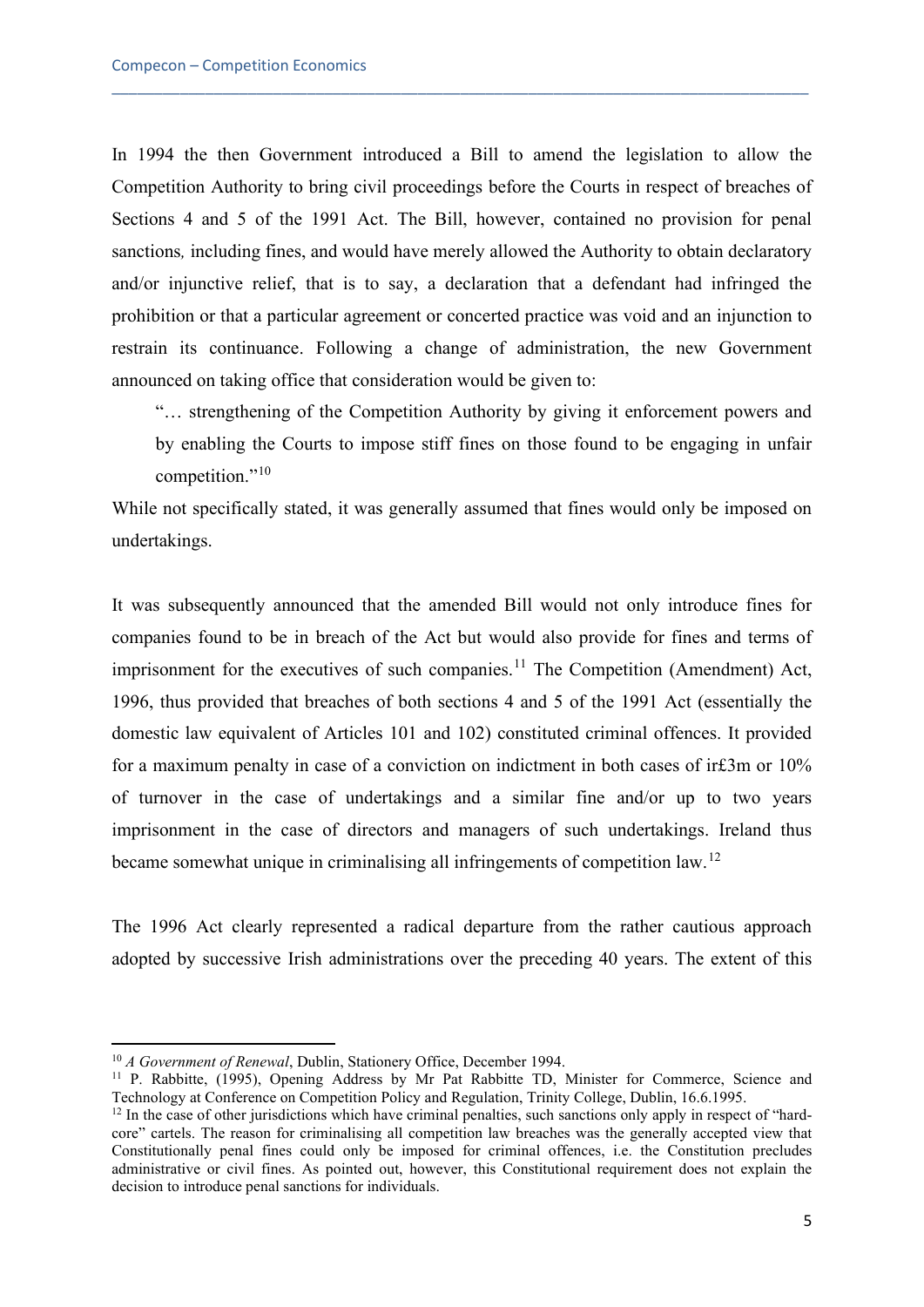shift is probably best summed up in a contribution to the debate on the 2002 Act by Desmond O'Malley TD, who was the Minister responsible for introducing the original 1991 Act.

\_\_\_\_\_\_\_\_\_\_\_\_\_\_\_\_\_\_\_\_\_\_\_\_\_\_\_\_\_\_\_\_\_\_\_\_\_\_\_\_\_\_\_\_\_\_\_\_\_\_\_\_\_\_\_\_\_\_\_\_\_\_\_\_\_\_\_\_\_\_\_\_\_\_\_\_\_\_\_\_\_\_

"I wanted to bring in criminal sanctions but I could not get the Cabinet to agree and, even if it had, I do not think I would have got the House to agree."<sup>[13](#page-5-0)</sup>

During the debate on the 1996 Act, the Minister announced the establishment of the Competition and Mergers Review Group (CMRG) to review competition and merger legislation. The CMRG concluded that criminal sanctions were appropriate, at least for "hard-core" cartels.<sup>[14](#page-5-1)</sup> The Competition Act, 2002, was subsequently enacted.<sup>[15](#page-5-2)</sup> The main change introduced by the 2002 Act, from the point of view of the present paper, was that it distinguished between "hard-core" cartel activities such as price-fixing, market sharing and bid-rigging and other types of anti-competitive behaviour. The maximum penalty for individuals in the former case was increased from two to five years while prison sentences were abolished for non-hard-core cartel offences, although the Competition Authority lobbied for the retention of prison sentences of up to two years in such cases.<sup>[16](#page-5-3)</sup>

The relevant provisions of the Competition Act, 2002, may be summarised fairly briefly. Sections 4 and 5 of the Act mirror Articles 101 and 102 TFEU save that they contain no reference to effects on inter-State trade.<sup>[17](#page-5-4)</sup> The Act anticipated the reforms introduced to the EU regime by Regulation 1/2003 by abolishing the system of notifying agreements to the Competition Authority in order to obtain a negative clearance or exemption under national competition law.

The criminal offences are set out in sections 6 and 7 of the 2002 Act. Section 6(1) provides that undertakings which enter into, or implement an agreement, or make or implement a decision by an association of undertakings, or engage in a concerted practice that is prohibited by section 4(1) of the Act or Article 101(1) are committing an offence subject to

<span id="page-5-0"></span><sup>13</sup> *Competition,* Vol.11(3), p.70.

<span id="page-5-1"></span><sup>14</sup> Competition and Mergers Review Group, (CMRG), *The Final Report of the Competition and Mergers Review Group*, Dublin, Stationery Office, 2000.

<sup>&</sup>lt;sup>15</sup> The 2002 Act repealed both the 1991 and 1996 Acts.

<span id="page-5-3"></span><span id="page-5-2"></span> $16$  Massey and Daly (2003) at note 3.

<span id="page-5-4"></span> $17$  Section 5(1) of the 2002 Act refers to a dominant position within the State or any part of the State. The 1991 Act more closely followed the EU Treaty formulation by referring to a substantial part of the State. The reference to substantial was dropped during the course of the passage of the 2002 Act through the Oireachtas. According to Department briefing notes this was to make it easier to prosecute such cases. See Massey and Daly (2003) at note 3.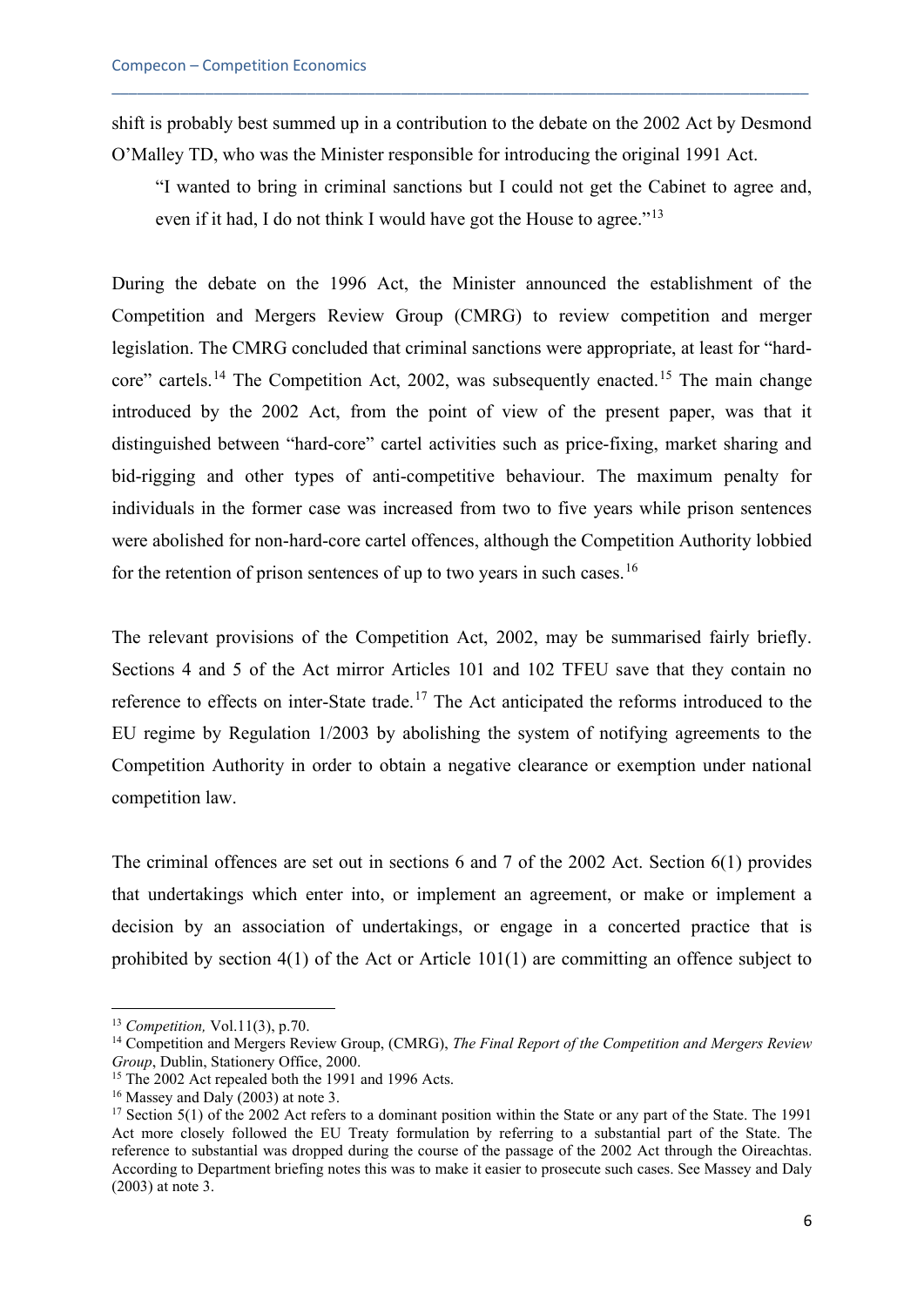criminal sanctions. Section 7 creates the offences of breaching section 5(1) or Article 102. The 2002 Act thus provides that breaches of Articles 101 and 102 also constitute criminal offences. Such provisions were included in anticipation of the decentralisation of EU competition law. As with breaches of national law the Act also enables the Authority to bring civil proceedings for breaches of Articles 101 and 102.

\_\_\_\_\_\_\_\_\_\_\_\_\_\_\_\_\_\_\_\_\_\_\_\_\_\_\_\_\_\_\_\_\_\_\_\_\_\_\_\_\_\_\_\_\_\_\_\_\_\_\_\_\_\_\_\_\_\_\_\_\_\_\_\_\_\_\_\_\_\_\_\_\_\_\_\_\_\_\_\_\_\_

The Act distinguishes between "hard-core" cartel offences and all other competition offences. Thus Section 6(2) provides that:

"In proceedings for an offence under *subsection (1)*, it shall be presumed that an agreement between competing undertakings, a decision made by an association of competing undertakings or a concerted practice engaged in by competing undertakings the purpose of which is to-

- (a) directly or indirectly fix prices with respect to the provision of goods or services to persons not party to the agreement, decision or concerted practice,
- (b) limit output or sales, or
- (c) share markets or customers,

has as its object the prevention, restriction or distortion of competition in trade in any goods or services in the State or in any part of the State or within the common market, as the case may be, unless the defendant proves otherwise."

Subsection (7) defines "competing undertakings" as undertakings that do or can provide goods or services to the same applicable market, that is, goods or services which are regarded by customers as interchangeable or substitutable in terms of their characteristics, price and intended use or purpose.

In the case of the section 6(2) offences, Section 8 provides that an individual:

On summary conviction may be fined a maximum  $\epsilon$ 3,000 and/or imprisoned for up to six months; and

On conviction on indictment may be fined up to  $\epsilon$ 4m or 10% of turnover and/or imprisoned for a maximum of five years.

The provision of a maximum prison term of five years means that individual company executives suspected of engaging in such behaviour may be arrested by the Gardai (police)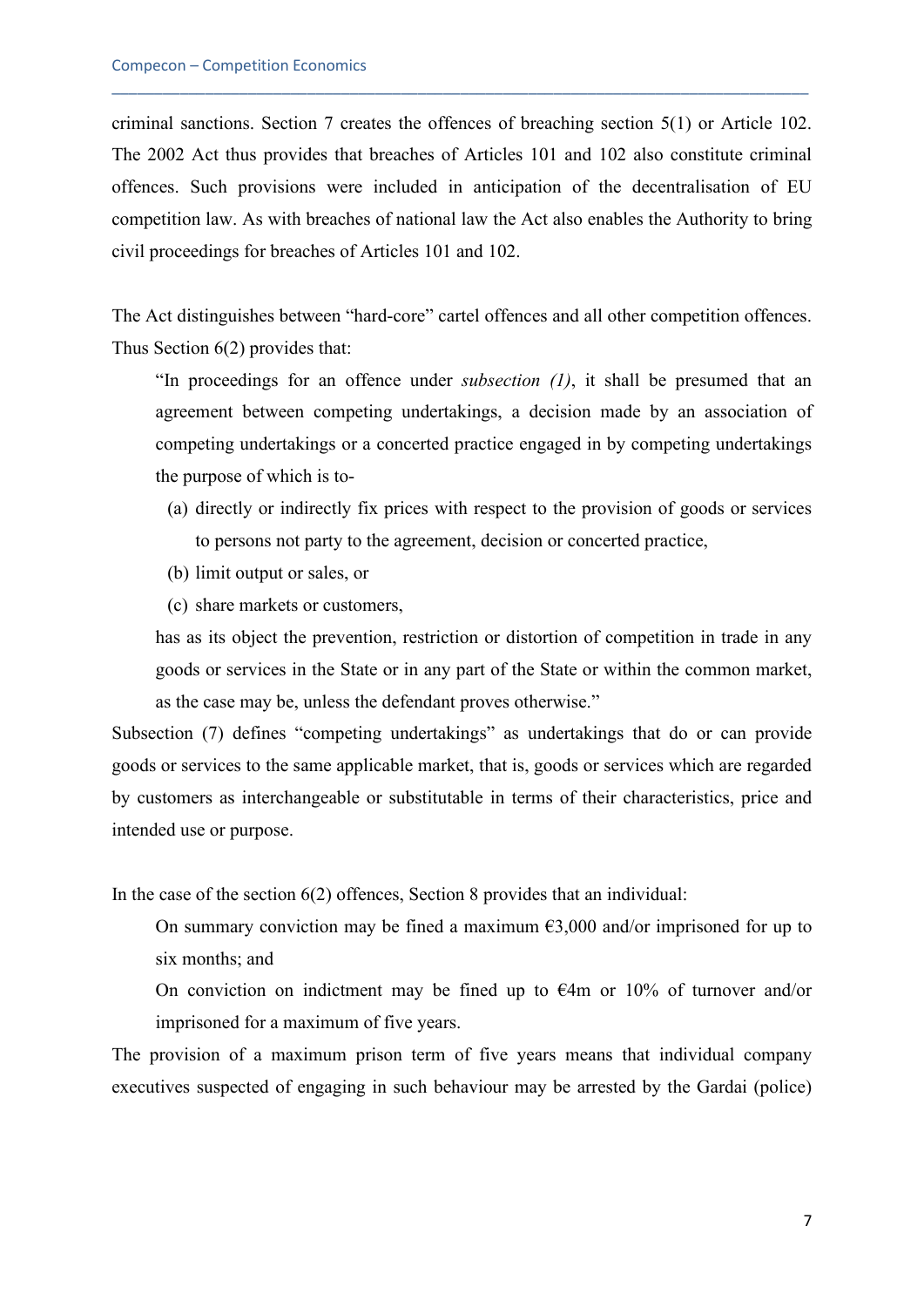and held for questioning for up to 12 hours. This addresses a major weakness in the previous legislation where there was no effective power to question individuals.<sup>[18](#page-7-0)</sup>

\_\_\_\_\_\_\_\_\_\_\_\_\_\_\_\_\_\_\_\_\_\_\_\_\_\_\_\_\_\_\_\_\_\_\_\_\_\_\_\_\_\_\_\_\_\_\_\_\_\_\_\_\_\_\_\_\_\_\_\_\_\_\_\_\_\_\_\_\_\_\_\_\_\_\_\_\_\_\_\_\_\_

In the case of offences under Sections 6 and 7, other than those specified under section 6(2), an undertaking may be fined up to  $\epsilon$ 3,000 on summary conviction, and up to  $\epsilon$ 4m, or 10% of turnover, whichever is greater, on conviction on indictment. Similar fines may be imposed on individual managers and directors of such undertakings. Section 6(6) provides that, for the purposes of determining liability for an offence under section 6, any act done by an officer or employee of an undertaking in connection with the business of the undertaking shall be regarded as an act done by the undertaking.[19](#page-7-1)

Under section 8(6) a director, manager or other similar officer or person who purports to act in such capacity, who consents to or authorises an undertaking to contravene section 6 or 7 is also guilty of an offence. Section 8(7) then provides that an individual who was a director or key decision maker<sup>[20](#page-7-2)</sup> in an undertaking at the time the undertaking committed an offence under section 6 or 7 is presumed to have consented to the commission of the offence unless they can prove otherwise.

The Act provides that it shall be a good defence in the case of offences under section 6 to show that the arrangements in question satisfied the exemption criteria which replicate those in Article 101(3). This applies to both "hard-core" and non-hard-core offences. It was claimed at the time the legislation was enacted that this would greatly complicate criminal prosecutions of "hard-core" cartels, although this has not proved to be a major problem to date.<sup>21</sup>

<span id="page-7-0"></span><sup>&</sup>lt;sup>18</sup> The decision to provide for a penalty of up to five years imprisonment for engaging in cartels under the UK Enterprise Act also appears to have been prompted, in part, by a desire to provide for a power of arrest in cartel cases. On this point see A. Hammond and R. Penrose, (2001): *Proposed Criminalisation of Cartels in the UK,*  London: Office of Fair Trading.

<span id="page-7-1"></span><sup>&</sup>lt;sup>19</sup> Section 7(3) sets out a corresponding provision in respect of the section 7 offence. These provisions would appear to preclude an undertaking mounting a defence that its employees or officers acted without the knowledge or approval of the undertaking.

<span id="page-7-2"></span> $20$  The section refers to a person whose duties "included making decisions that to a significant extent could have affected the management of the undertaking".

<span id="page-7-3"></span><sup>&</sup>lt;sup>21</sup> See, for example, Massey and Daly (2003) at note 3. When the legislation was being drafted, the Competition Authority argued in favour of creating a specific cartel offence along the lines set out in the UK Enterprise Act, 2002. The Minister's civil service briefing recommended against such an approach simply saying that: "The UK system is different." Department of Enterprise, Trade and Employment, Memorandum Re: Amendments to Competition Bill, 2001, 11 February 2002.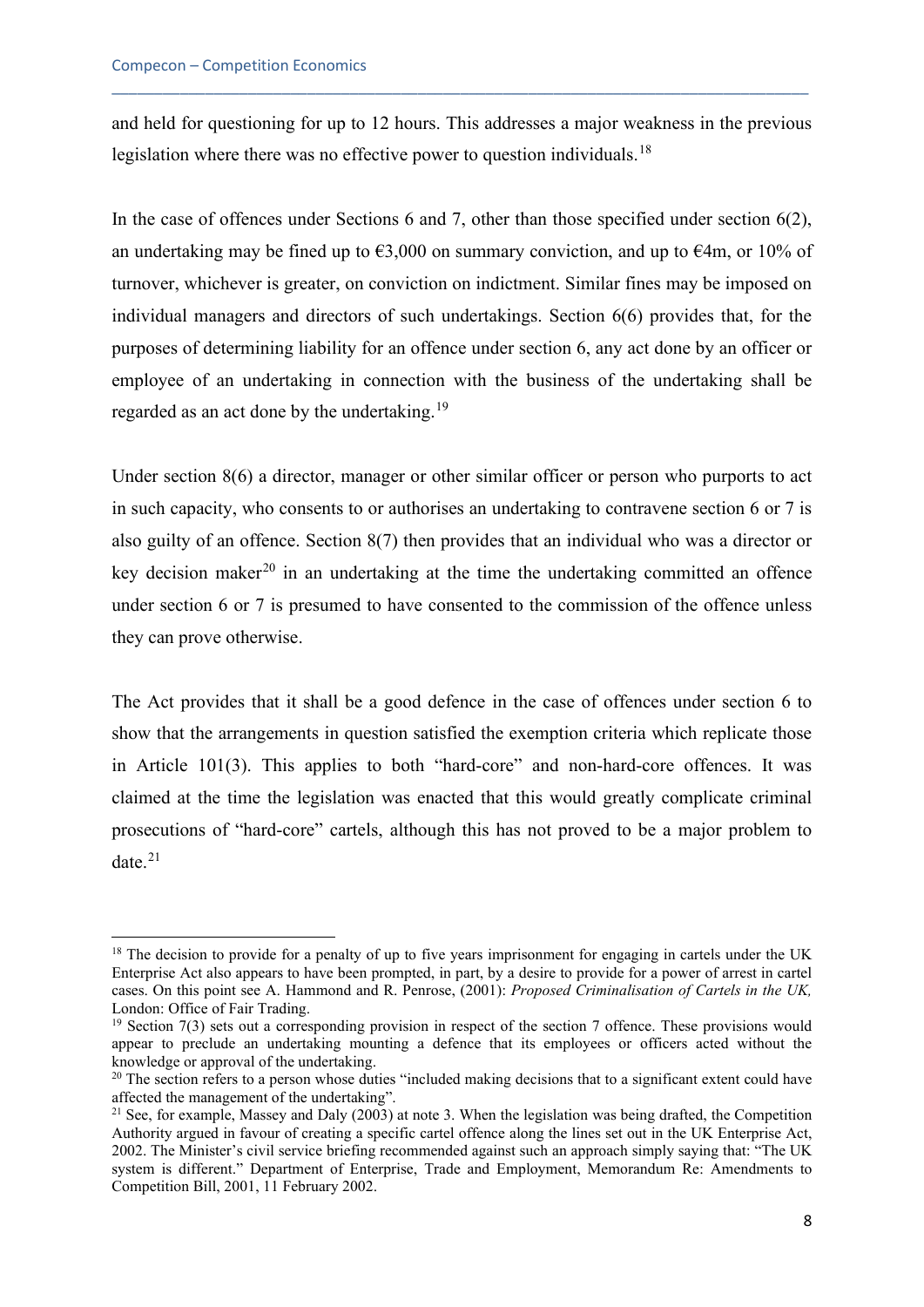## **3: The Case for Criminalising Cartels.**

As previously noted, the case for fining undertakings for engaging in cartels does not appear to be seriously in dispute. The discussion on whether or not criminal penalties are appropriate for cartel behaviour is therefore primarily concerned with whether criminal sanctions, either in the form of fines or imprisonment, should be imposed on private individuals. There is an extensive literature which supports the view that imprisonment represents an appropriate sanction for "hard-core" cartels.<sup>[22](#page-8-0)</sup>

\_\_\_\_\_\_\_\_\_\_\_\_\_\_\_\_\_\_\_\_\_\_\_\_\_\_\_\_\_\_\_\_\_\_\_\_\_\_\_\_\_\_\_\_\_\_\_\_\_\_\_\_\_\_\_\_\_\_\_\_\_\_\_\_\_\_\_\_\_\_\_\_\_\_\_\_\_\_\_\_\_\_

Three broad arguments haven been advanced in the literature for criminalising cartels:

- Fines may constitute an insufficient deterrent for firms;
- The lack of individual penalties may give rise to a moral hazard problem; and
- Cartels are clearly far more harmful than other types of anti-competitive behaviour and thus merit more serious penalties.

Given that firms can earn substantial profits from engaging in cartels, serious penalties are required to deter such behaviour. Fines that are set too low are unlikely to provide an adequate deterrent. In deciding whether or not to participate in a cartel, an undertaking will weigh the likely gains against the likely sanctions that may arise if the cartel is detected. The firm has noting to lose from participating in a cartel if fines are limited to the level of cartel profits since the cartel may go undetected. The optimal level of fine therefore is equivalent to the additional profits earned from participating in the cartel multiplied by the risk of detection. In other words, if there is a 10% chance of detection, then fines must be ten times cartel profits in order to provide an adequate financial penalty. Based on EU cartel cases,

<span id="page-8-0"></span><sup>22</sup> See, for example, G. Werden and M. Simon, (1987), Why Price-Fixers Should Go To Jail, *Antitrust Bulletin* 24(4), 917; J. Joshua, Flawed Thinking About Price Fixers, *Financial Times*, 2 August 2001; D.I. Baker, (2001), The Use of Criminal Law Remedies to Deter and Punish Cartels and Bid-Rigging, *George Washington Law Review*, 69: 715; W.P.J. Wils, (2002), Does Effective Enforcement of Article 81 Require Not Only Fines on Undertakings but also Individual Penalties, in Particular Imprisonment?, in C.D. Ehlermann (ed.): *Effective Private Enforcement of EC Antitrust Law*; W.P.J. Wils, (2006), Is Criminalization of EU Competition Law the Answer?, in K.J. Cseres, M.P. Schinkel and F.O.W. Vogelaar (eds.), *Criminalization of Competition Law Enforcement Economic and Legal Implications for EU Member States*, Edward Elgar; P. Whelan, (2007), A Principled Argument for Personal Sanctions as Punishment Under EC Cartel Law, *The Competition Law Review*, 4(1), 740; D.I. Baker, (2009), An Enduring Antitrust Divide Across the Atlantic Over Whether to Incarcerate Conspirators and Whether to Restrain Abusive Monopolists, *European Competition Journal*, 5(1),19; and G. Werden, (2009), Sanctioning Cartel Activity: Let the Punishment Fit the Crime, *European Competition Journal,* 5(1), 19.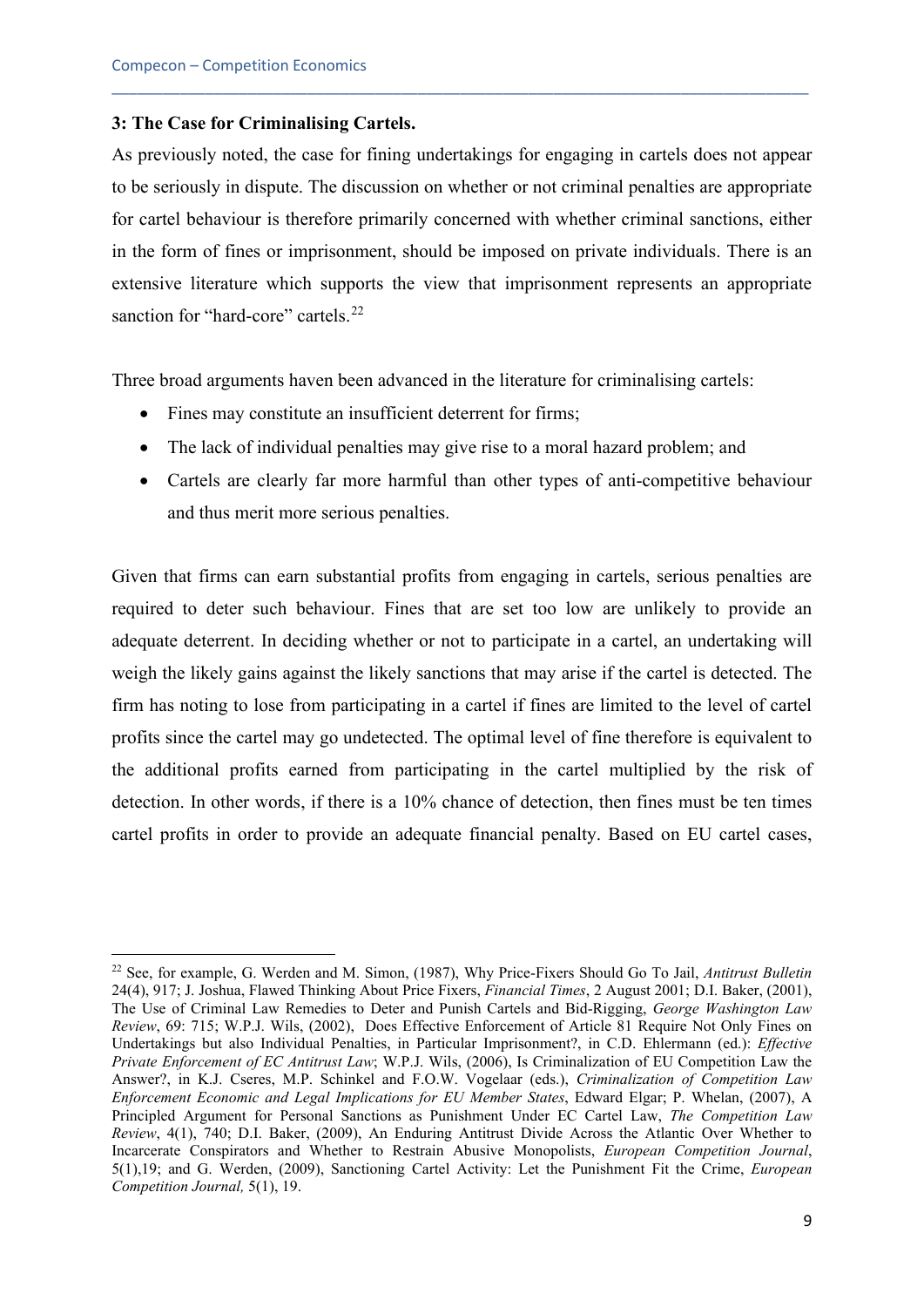Wils calculated that the optimal fine would have to be 150% of the firm's turnover in respect of the cartel products.[23](#page-9-0)

\_\_\_\_\_\_\_\_\_\_\_\_\_\_\_\_\_\_\_\_\_\_\_\_\_\_\_\_\_\_\_\_\_\_\_\_\_\_\_\_\_\_\_\_\_\_\_\_\_\_\_\_\_\_\_\_\_\_\_\_\_\_\_\_\_\_\_\_\_\_\_\_\_\_\_\_\_\_\_\_\_\_

Empirical research indicates that fines in cartel cases are almost never sufficiently high as to constitute an optimal deterrent and, in many cases, are considerably below this level.<sup>[24](#page-9-1)</sup> In the international lysine cartel, Connor estimated that the fines imposed on Archer Daniels Midland in the US would have negated the profits earned in the US from participation in the cartel but the level of fines imposed in other jurisdictions were lower than the profits earned by ADM and its co-conspirators in those countries.<sup>[25](#page-9-2)</sup> While opposing criminal sanctions, Spagnolo reported that the level of fines imposed in many EU cartel cases was "not likely to deter many cartels<sup>"[26](#page-9-3)</sup> Fines that are too low may simply be regarded as a cost of doing business and are likely to have little deterrent effect. Arguably this problem could be overcome if it were simply a matter of increasing fines in hard-core cartel cases. US research indicates, however, that imposing the optimal level of fines in cartel cases would have bankrupted almost half of the firms involved.<sup>[27](#page-9-4)</sup> At the very least, as Werden suggests, undertakings are unlikely to have sufficient liquid assets to pay fines set at the optimal level. He points out that in the case of undertakings whose business is largely confined to the cartelised market even total liquidation of the undertakings would generally not raise sufficient funds to pay such a fine. Thus, in many cases it may well be that imposing the optimal level of fine is simply not a practical option in which case fines will have little deterrent effect.

The moral hazard problem arises because decisions to participate in cartels are made by individual human persons who run companies. Such individuals may gain directly from such decisions in the form of higher salaries, performance related bonuses, enhanced promotion

<span id="page-9-0"></span><sup>&</sup>lt;sup>23</sup> Wils (2002) at note 22. Wils (2006) at note 22 concedes that such calculations assume that being found guilty of participation in a cartel has no adverse impact on firms' goodwill or public image, which may not be universally plausible. Werden (2009) at note 22, however, suggests that the optimal fine in cartel cases would need to be double the undertaking's turnover in the relevant market.

<span id="page-9-1"></span><sup>24</sup> OECD, (2004), *Cartels: Sanctions Against Individuals*, Paris, OECD, 2004.

<span id="page-9-2"></span><sup>25</sup> J.M. Connor, (2004), Global Cartels Redux: The Amino Acid Lysine Antitrust Litigation (1996), in L.J. White and J.E. Kwoka (eds.), *The Antitrust Revolution Economics*, *Competition and Policy*, Oxford, Oxford University Press. Some ADM executives were sent to prison in this case.

<span id="page-9-3"></span> $^{26}$  G Spagnolo, (2006), Criminalization of Cartels and their Internal Organization, in K.J. Cseres, M.P. Schinkel and F.O.W. Vogelaar (eds.), *Criminalization of Competition Law Enforcement Economic and Legal Implications for EU Member States*, Edward Elgar. It should be noted that fines in EU cartel cases have increased significantly in recent years.

<span id="page-9-4"></span><sup>27</sup> J.L. Craycraft and J.C. Gallo, (1997), Antitrust Sanctions and the Firm's Ability to Pay, *Review of Industrial Organization*, 12: 171.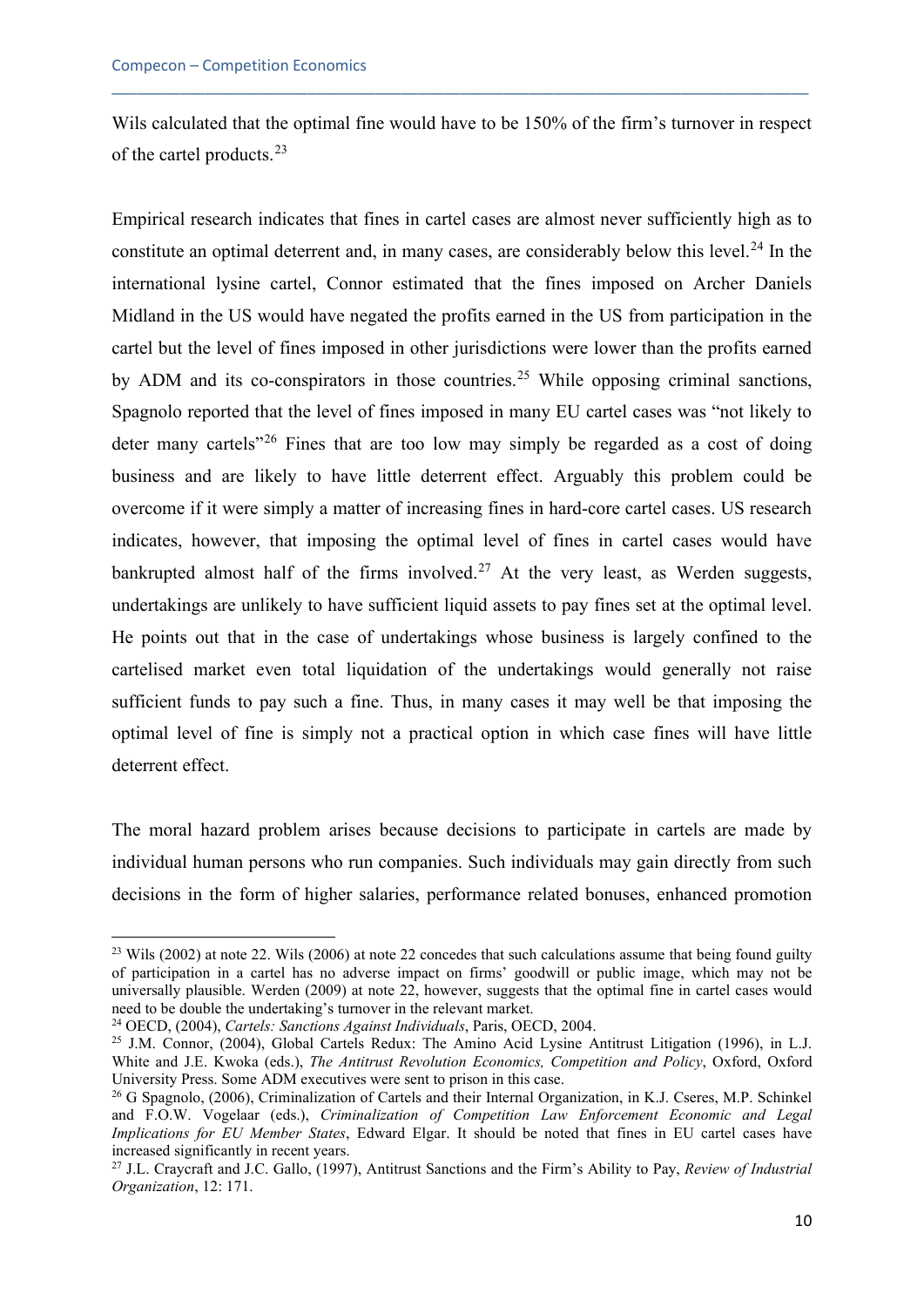prospects and other benefits due to the higher profits accruing to their company from participating in a cartel. Even if the firm is subsequently fined such individuals may face no sanction in circumstances where competition legislation does not provide for individual penalties. The prospect of a fine being imposed on their employer at some future date may not unduly concern a company executive who is preoccupied with the next quarter results, particularly as the executive may no longer be employed by the firm when any fine is imposed. Werden observes that when executives face no penal sanctions themselves, they may find it in their interests to engage in cartel activity that is not necessarily profitable for their employer. $28$ 

\_\_\_\_\_\_\_\_\_\_\_\_\_\_\_\_\_\_\_\_\_\_\_\_\_\_\_\_\_\_\_\_\_\_\_\_\_\_\_\_\_\_\_\_\_\_\_\_\_\_\_\_\_\_\_\_\_\_\_\_\_\_\_\_\_\_\_\_\_\_\_\_\_\_\_\_\_\_\_\_\_\_

One possible way of addressing the moral hazard problem would be to fine individuals who organised cartels.[29](#page-10-1) The difficulty with such fines is that the individual's employer may reimburse them, thus negating the deterrent effect. For this reason, the UK Government rejected the option of proposing fines on individuals as an alternative to imprisonment.<sup>[30](#page-10-2)</sup> In New Zealand, the idea of making it illegal for firms to reimburse employees fined for competition law breaches was considered but rejected as constituting too great an intervention in a firm's internal affairs.<sup>[31](#page-10-3)</sup> An obvious question arises as to how such measures could be enforced in practice. In contrast individuals cannot pass a prison sentence on to their company.

Becker's seminal work on the economics of crime argued that decisions on whether or not to engage in criminal activity will take full account of the potential costs and gains so that individuals will only engage in criminal behaviour if the expected gain exceeds the potential cost.[32](#page-10-4) It may be argued that many criminals do not make such careful calculations. In contrast to criminal actions undertaken in the heat of the moment, or because an opportunity has presented itself, those contemplating participating in a cartel are far more likely to weigh the benefits from such participation against the consequences of getting caught and, therefore, are likely to take the threat of imprisonment into account. Imprisonment may be a particularly strong deterrent for white collar individuals. Baker suggests that individual sanctions

<span id="page-10-0"></span><sup>28</sup> Werden, (2009) at note 22.

<span id="page-10-1"></span><sup>&</sup>lt;sup>29</sup> Dutch competition legislation provides for administrative fines of up to  $6450,000$  for individual executives involved in cartels.

<span id="page-10-2"></span><sup>30</sup> Department of Trade and Industry, (DTI, 2001), *A World Class Competition Regime*, London: HMSO.

<span id="page-10-3"></span> $31$  OECD, (2004) at note 24.

<span id="page-10-4"></span><sup>32</sup> G Becker, (1969), Crime and Punishment: An Economic Approach, *Journal of Political Economy*, 76, 169. This literature suggests that fines can be set sufficiently high to deter criminal behaviour.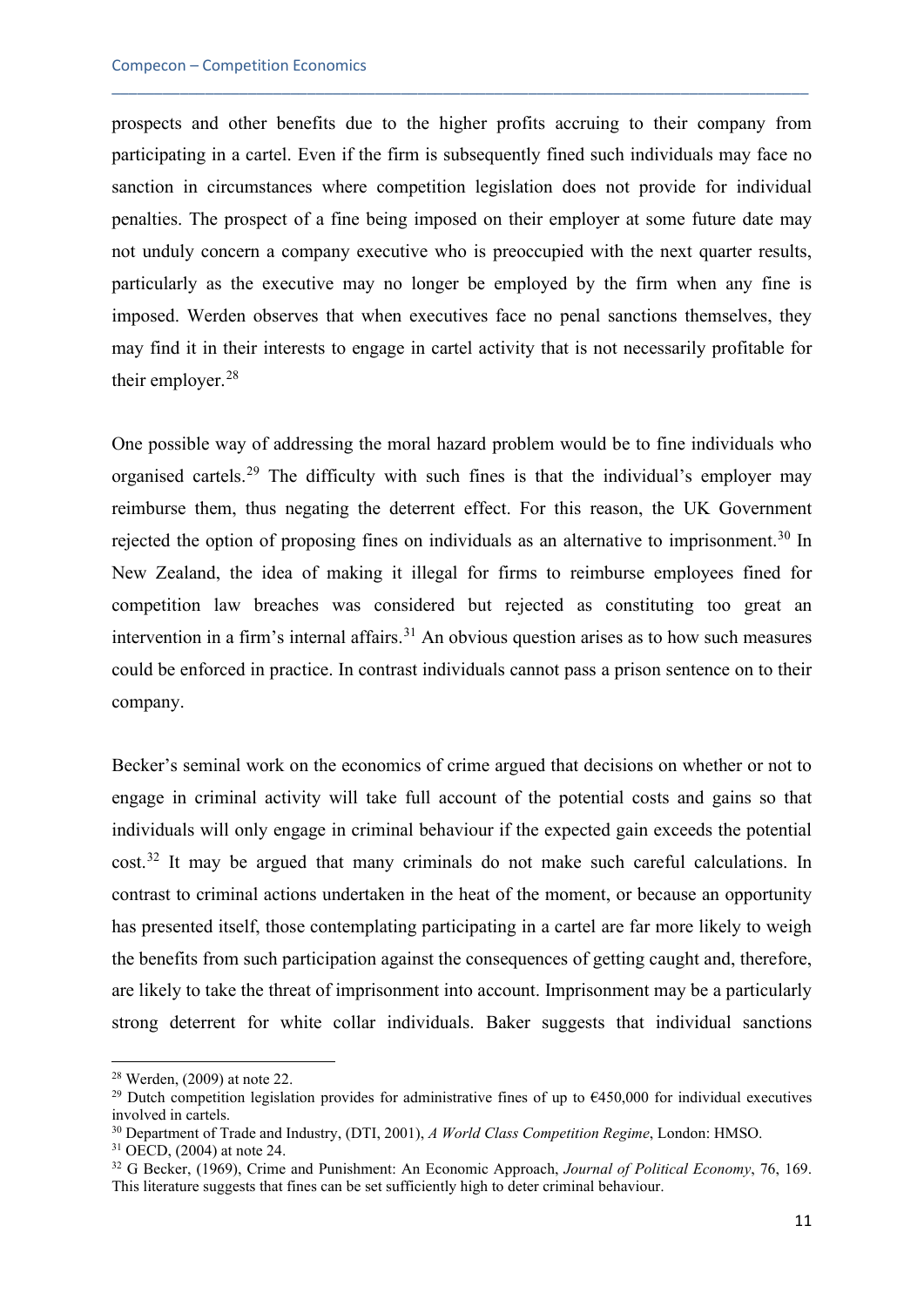including imprisonment constitute the most effective enforcement tools available in the fight against cartels.<sup>[33](#page-11-0)</sup> Reflecting on his experience in the Antitrust Division, he observed:

\_\_\_\_\_\_\_\_\_\_\_\_\_\_\_\_\_\_\_\_\_\_\_\_\_\_\_\_\_\_\_\_\_\_\_\_\_\_\_\_\_\_\_\_\_\_\_\_\_\_\_\_\_\_\_\_\_\_\_\_\_\_\_\_\_\_\_\_\_\_\_\_\_\_\_\_\_\_\_\_\_\_

"The cartel conspirators to whom I have been exposed never seem to have worried about corporate shareholders being hit with large fines and damages as a result of their activities. Rather, to the extent that they did worry, their concern was about being exposed and punished themselves."[34](#page-11-1)

Wils argues that imprisonment sends a strong message to law abiding citizens, reinforcing their moral commitment to the rules. It also sends the message more effectively than fines, because it is far more newsworthy and thus attracts greater publicity and is likely to be noticed more by other businesspeople.<sup>[35](#page-11-2)</sup>

Rosenboom found that participation in cartels had a negative effect on Dutch business executives' career prospects, although this was not true of the construction industry where he suggests the business culture might have been more tolerant of such behaviour.<sup>[36](#page-11-3)</sup> The fact that participating in a cartel might negatively affect one's career prospects is likely to have some deterrent effect but, as the Dutch construction sector experience demonstrates, this will only arise where the business culture regards such behaviour as unacceptable. In contrast, Rosenboom notes that involvement in cartels may enhance managers' career prospects if shareholders believe that cartels are not easily detected and would therefore prefer managers who increase share values by participating in cartels.<sup>[37](#page-11-4)</sup> Whelan, for example, points out that reasons advanced for cartel behaviour by undertakings included the fact that "subordinates did not believe that company management actually wanted to respect the law".<sup>[38](#page-11-5)</sup> He argues that failure to hold individuals responsible for unlawful actions "reduces somewhat the moral force of the cartel law rules, thereby undermining deterrence effects."[39](#page-11-6) Criminal sanctions may reinforce moral opprobrium for such behaviour.

One way of adversely affecting the career prospects of executives who engage in cartel behaviour would be to disqualify them from acting as company directors. Such provisions

<span id="page-11-0"></span><sup>33</sup> Baker, (2001) at note 22.

<span id="page-11-1"></span><sup>34</sup> Baker, (2009) at note 22.

<span id="page-11-2"></span><sup>35</sup> Wils, (2002) at note 22.

<span id="page-11-3"></span><sup>36</sup> N.S.R. Rosenboom, (2012), Career Development After Cartel Prosecution: Cartel Versus Non-Cartel Managers, *Journal of Competition Law & Economics*, 8(1), 145.

<span id="page-11-4"></span><sup>37</sup> *Ibid.*

<span id="page-11-5"></span><sup>38</sup> Whelan, (2007) at note 22 p.27.

<span id="page-11-6"></span><sup>39</sup> *Ibid.,* p.24.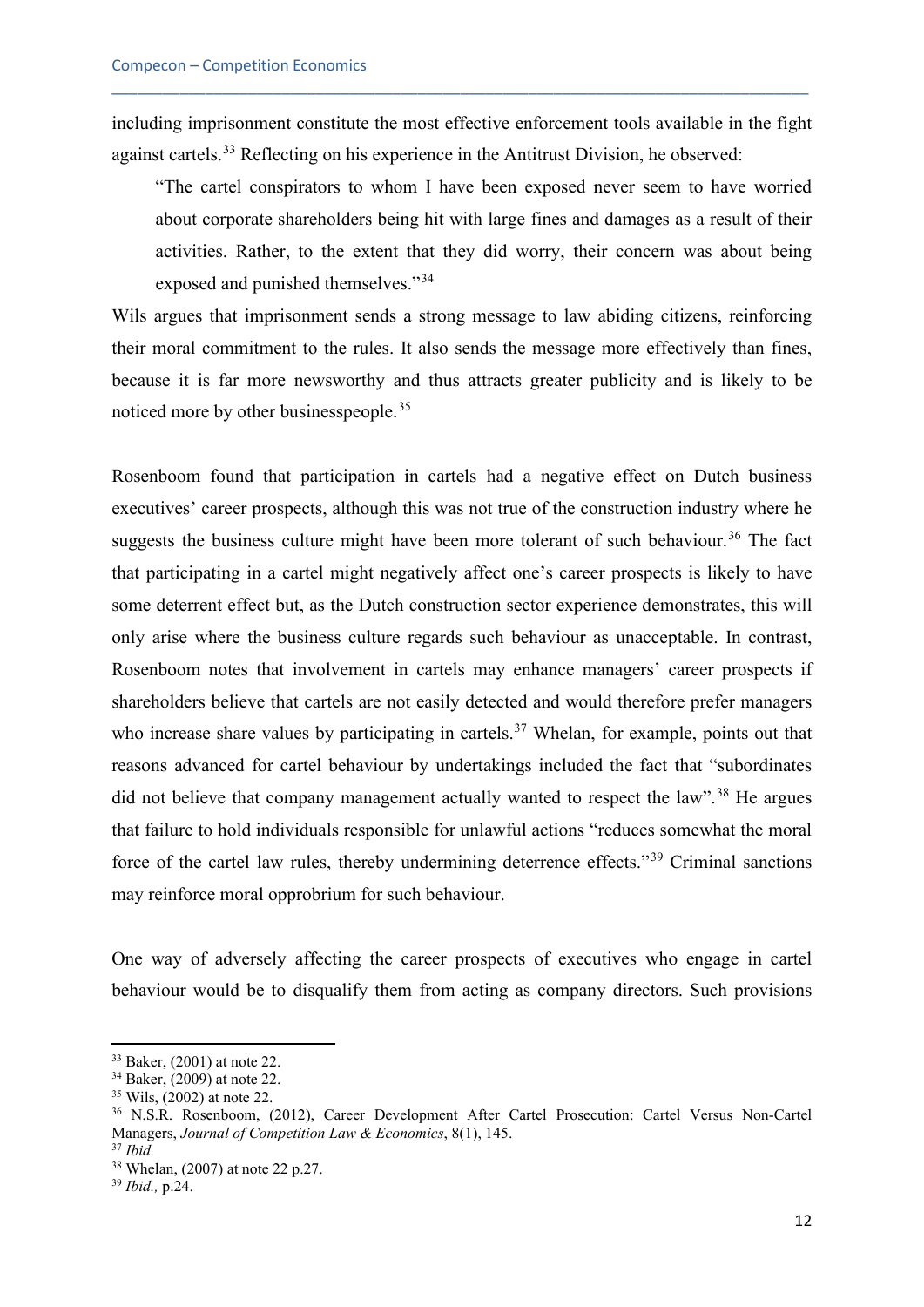exist under the UK Enterprise Act. Irish competition law contains no specific disqualifications sanction. However, the Competition Authority may apply to have individuals convicted of competition law offences disqualified from acting as company directors for a period of time. The effect of such sanctions may be more limited in the case of small undertakings which predominate in a small country like Ireland. Particularly in the case of family-owned concerns it might be exceedingly difficult to enforce such sanctions. An individual disqualified from acting as a director might still exercise effective control through having a family member act in their stead, thus limiting the deterrent effect of such measures.

\_\_\_\_\_\_\_\_\_\_\_\_\_\_\_\_\_\_\_\_\_\_\_\_\_\_\_\_\_\_\_\_\_\_\_\_\_\_\_\_\_\_\_\_\_\_\_\_\_\_\_\_\_\_\_\_\_\_\_\_\_\_\_\_\_\_\_\_\_\_\_\_\_\_\_\_\_\_\_\_\_\_

Cartels are considered to merit harsher penalties than many other practices because they are far more clearly and unambiguously harmful to consumers. There is widespread agreement among economists that cartels are inevitably harmful and result in consumers having to pay higher prices for goods and services and impose deadweight losses on the economy.<sup>[40](#page-12-0)</sup> The OECD has described cartels as "the most egregious violation of competition law".<sup>[41](#page-12-1)</sup> In contrast there is often a very thin dividing line between abuse of dominance and aggressive competition. Similarly, it is recognised that vertical restraints may or may not be harmful depending on the specific market conditions in which they operate. There is therefore a strong economic case for applying much tougher penalties for "hard-core" cartels than for other competition law infringements.<sup>[42](#page-12-2)</sup>

Critics argue that criminal penalties, particularly prison sentences are inappropriate for competition law offences. This may partly reflect a benign view toward "white collar" crime, something that is not unknown in Ireland. In a 1998 newspaper article, a Government junior Minister wrote:

"Most people are appalled at the thought of somebody being robbed on the street and will support custodial sentences for criminals who steal just a few pounds in this direct physical manner. However, pulling a stroke and stealing millions by shuffling bits of paper and crunching numbers is regarded as, somehow, not quite criminal."[43](#page-12-3)

<span id="page-12-0"></span><sup>&</sup>lt;sup>40</sup> The US Department of Justice, (1998) for example, estimates that a cartel will raise prices on average by 10%. United States Department of Justice, (1998), *Federal Sentencing Guidelines*, Washington DC, Department of Justice. Whelan (2007) at note 22 estimates that EU cartels have raised prices by between 28 and 54%. <sup>41</sup> OECD, (2004).

<span id="page-12-2"></span><span id="page-12-1"></span><sup>42</sup> For that reason, Massey and Daly (2003) at note 3 argued against penalties in the form of fines on undertakings for non-cartel practices. This point is addressed below.

<span id="page-12-3"></span><sup>43</sup> W. O'Dea T.D., White Collar Criminals Are Getting Clean Away, *Sunday Independent*, 12.4.1998.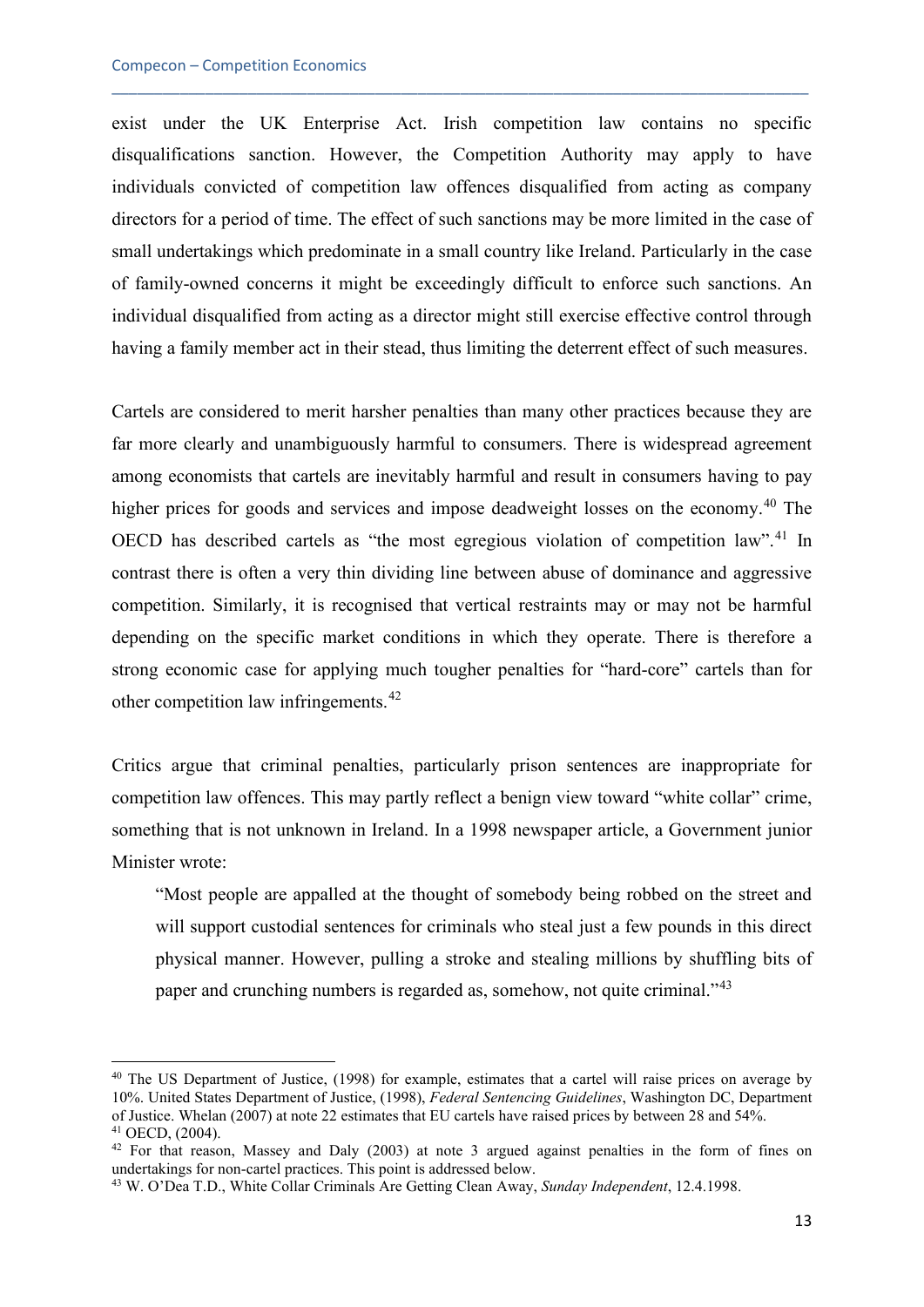The perception that cartels are not criminal may also reflect a wrongful perception that it is a victimless crime, which ignores the fact that cartels harm consumers by raising prices. Harding, for example, has argued that criminalisation is inappropriate because it is difficult to quantify the harm caused by cartels and because such harm is widely diffused so that individuals may be unaware that they have suffered any harm. Similar arguments could be advanced in the case of ATM card skimming, for example, where it may be difficult to estimate the full extent of the harm caused, while individuals who do not check their bank statements closely may not realise that money has been stolen from their bank accounts.<sup>[44](#page-13-0)</sup> As Stelzer observed:

\_\_\_\_\_\_\_\_\_\_\_\_\_\_\_\_\_\_\_\_\_\_\_\_\_\_\_\_\_\_\_\_\_\_\_\_\_\_\_\_\_\_\_\_\_\_\_\_\_\_\_\_\_\_\_\_\_\_\_\_\_\_\_\_\_\_\_\_\_\_\_\_\_\_\_\_\_\_\_\_\_\_

"As price-fixers are illicitly lightening the pockets of consumers every bit as much as any highwayman ever did, I see no distinction, except perhaps in the stringency of the security required in the prisons to which they may be sent."<sup>[45](#page-13-1)</sup>

Harding also argues that criminalisation is inappropriate because, in the past, cartels were regarded as acceptable in many European countries. Wils notes that, prior to the Second World War, "cartels were a wide-spread and fairly esteemed institution in Europe".<sup>[46](#page-13-2)</sup> Cartels are by no means the only type of behaviour that is viewed in a more jaundiced light today than was the case previously. Whether the past acceptance of cartels in Europe was based on a belief that they were benign as Harding suggests, or whether in fact such treatment reflected the fact that Government had effectively been "captured" by business interests and is worth considering.[47](#page-13-3) Harding further suggests that criminalisation is inappropriate because cartels may have beneficial effects, a claim for which there is virtually no support in mainstream economics.[48](#page-13-4)

<span id="page-13-0"></span><sup>&</sup>lt;sup>44</sup> A similar argument could be advanced, for example, where an individual manages to skim a small amount from all the accounts in a bank by hacking into its computer system. It is difficult to see how the fact that none of the customers noticed the extremely small amount stolen from them or the difficulty involved in calculating the extent of the illicit gain would justify treating such behaviour as non-criminal.

<span id="page-13-1"></span><sup>45</sup> I. Stelzer, (2001), *Lectures on Competition and Regulatory Policy,* London: Institute of Economic Affairs, p.38.

<span id="page-13-2"></span><sup>46</sup> Wils, (2002) at note 22, p.328.

<span id="page-13-3"></span><sup>&</sup>lt;sup>47</sup> In this regard it should be noted that in the inter-war years some of the European countries that adopted a benign approach to cartels had totalitarian regimes which were supported by large scale industrial cartels. In 1933 legislation requiring compulsory cartelisation was enacted in Germany. K. Stockman and V. Strauch, (1984), *World Law of Competition Vol.5 Federal Republic of Germany*, New York, Mathew Bender. Capture rather than a mistaken belief in the benign nature of cartels would seem the more likely explanation in those cases at least.<br><sup>48</sup> Harding at note 2 cites claims that cartels promote stability and protect employment, for example. While such

<span id="page-13-4"></span>claims are sometimes advanced by business there is no economic basis for them. Similarly, it is suggested that cartels prevent "cut-throat" competition, the implication being that a limited amount of competition is acceptable but that cartel actions designed to curb competitive "excesses" are somehow acceptable. Such populist arguments may be advanced by vested interests to justify harmful behaviour and might appear superficially plausible, but they do not stand up to careful scrutiny. There is no economic basis for such claims.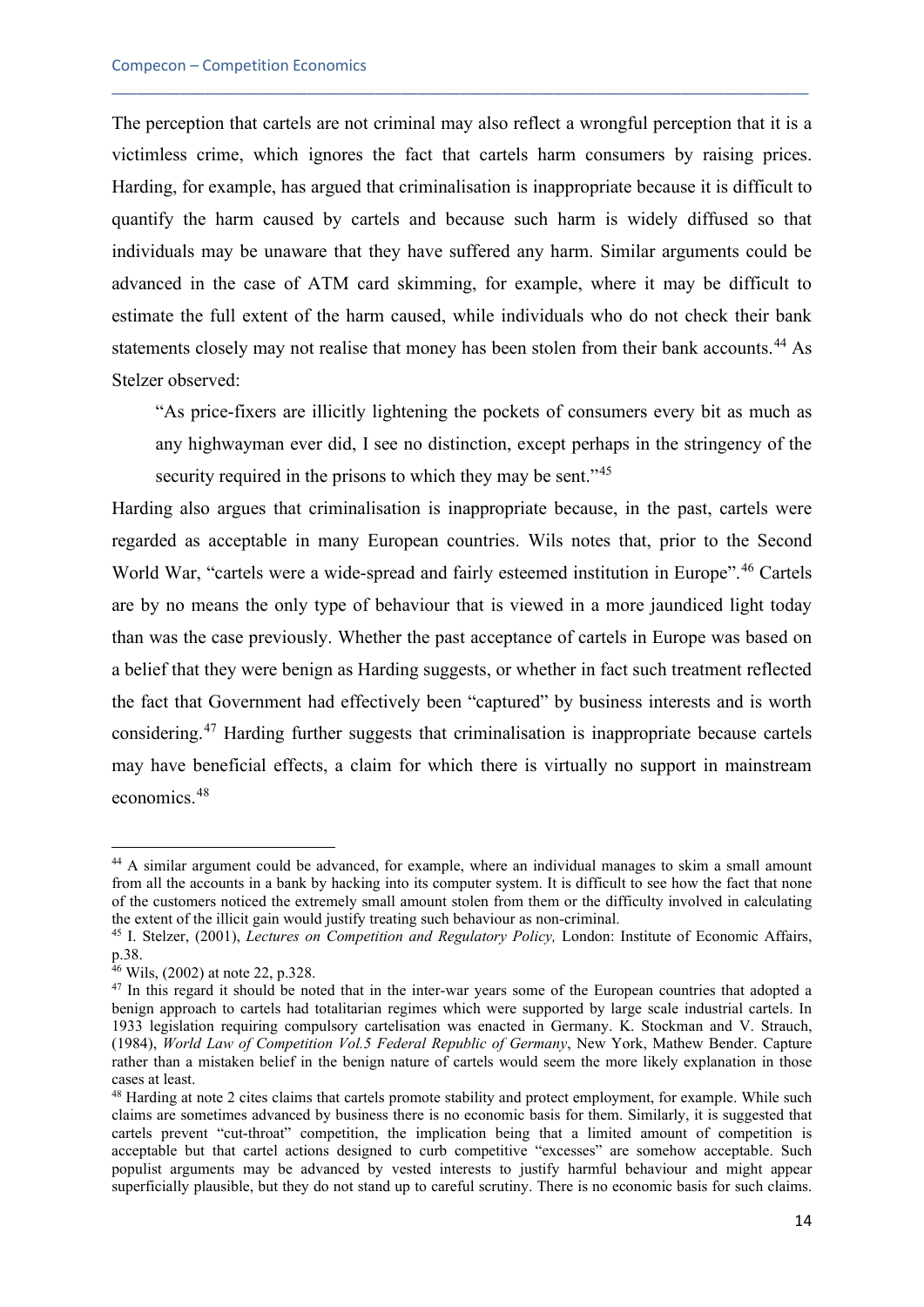It is sometimes suggested that the European approach to cartels takes more account of potential economic benefits in contrast to the "dogmatic and unforgiving" approach of the US.<sup>[49](#page-14-0)</sup> It is true that the bifurcated nature of Article 101 means that it is at least theoretically possible to claim that hard-core cartel behaviour could in certain circumstances satisfy the requirements of section 101(3). Such arguments ignore the widespread consensus among economists that cartels are almost never efficiency enhancing. This point was acknowledged by the then head of DG Competition.

\_\_\_\_\_\_\_\_\_\_\_\_\_\_\_\_\_\_\_\_\_\_\_\_\_\_\_\_\_\_\_\_\_\_\_\_\_\_\_\_\_\_\_\_\_\_\_\_\_\_\_\_\_\_\_\_\_\_\_\_\_\_\_\_\_\_\_\_\_\_\_\_\_\_\_\_\_\_\_\_\_\_

"In the case of hardcore restrictions, however, the conditions [for exemption] will not be met. Horizontal price fixing, for example, creates no objective economic benefits, no benefits are passed on to consumers, and the restriction is in any event disproportionate. Consequently, although Community law does not formally work with *per se*  prohibitions in respect of which no defence can be raised, there is no practical difference. Hardcore restrictions do not fulfil the four conditions of Article  $81(3)$ ."<sup>[50](#page-14-1)</sup>

Another argument advanced against criminalisation is that cartels are still being unearthed in the US despite the fact that such behaviour has been criminalised there for more than a century. This, it is suggested, constitutes clear proof that criminal sanctions have little or no deterrent effect on hard-core cartels. A simple response to such arguments is that criminal penalties have arguably failed to deter all sorts of criminal activity. A more detailed analysis indicates that such arguments are flawed and are based on an inaccurate picture of US experience. Baker points out that it actually took almost a century from the passage of the Sherman Act before custodial sentences became the norm for individuals involved in cartels in the US.<sup>[51](#page-14-2)</sup> Breaches of the Sherman Act were originally designated as misdemeanours. Prior to 1974 custodial sentences in cartel cases were extremely rare except in cases where violence or coercion were employed.[52](#page-14-3) In that year Congress amended the Sherman Act designating cartel offences as felonies and increasing the maximum jail term to three years. The 1982 Federal Sentencing Guidelines "limited judicial discretion to treat 'nice' white-

The use of phrases such as "cut-throat" demonstrates that both sides of the debate are apt to resort to pejorative

<span id="page-14-0"></span> $\frac{49}{9}$  See, for example. Harding at note 2, p.46.

<span id="page-14-1"></span><sup>50</sup> A. Schaub, (2002), Continued Focus on Reform Recent Developments in EC Competition Policy in B. Hawk (ed.) *International Antitrust Law & Policy*, New York, Juris Publications, p.44.

<span id="page-14-2"></span> $51$  Baker, (2009) at note 22.

<span id="page-14-3"></span><sup>52</sup> Werden, (2009) at note 22, Wils (2002), at note 22.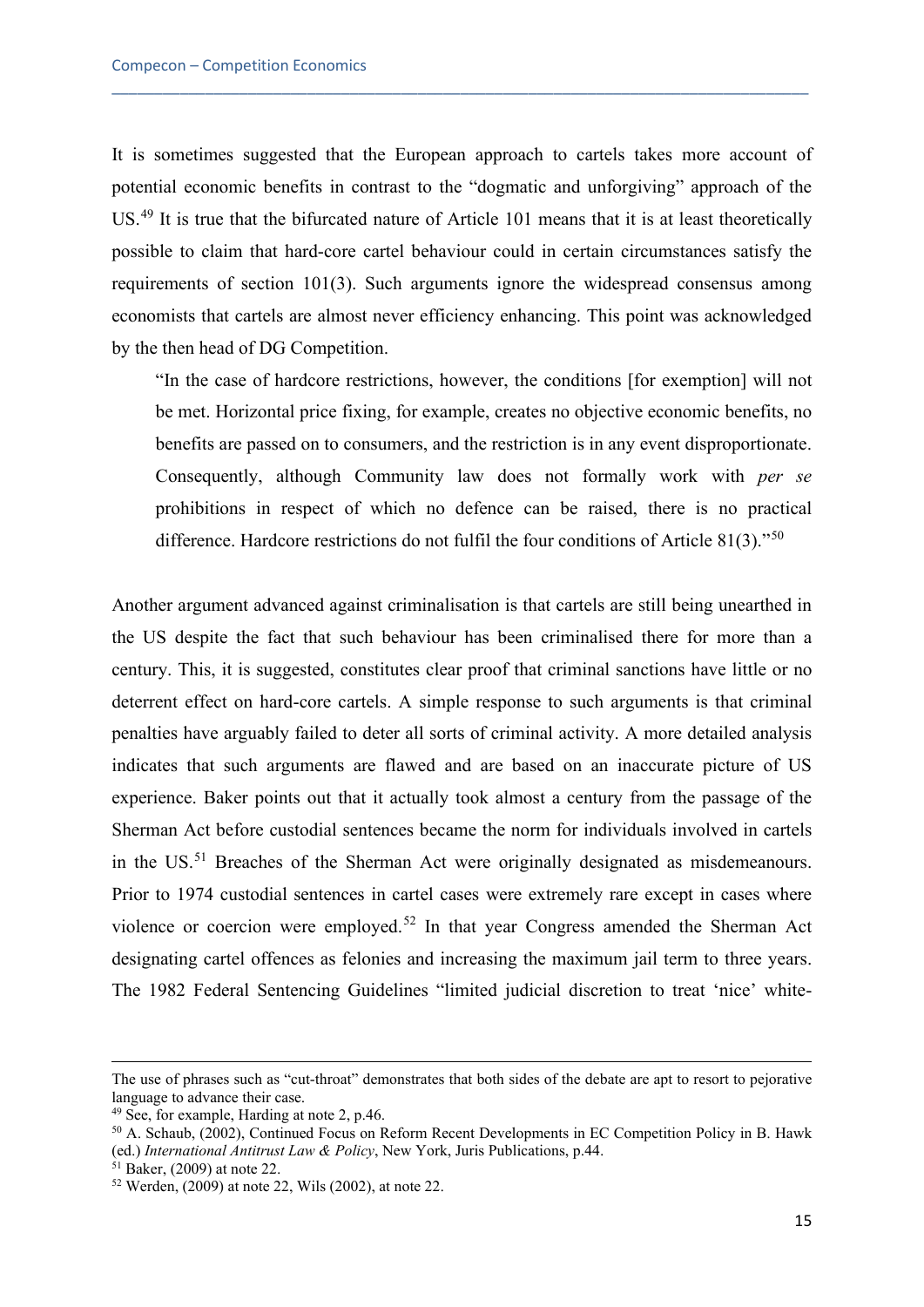collar criminals more tolerantly<sup>"[53](#page-15-0)</sup> and permitted prosecutors to appeal sentences that are below the Guidelines. It is only over the past 20 years that business executives have been jailed in the US on a regular basis for engaging in "hard-core" cartels.

\_\_\_\_\_\_\_\_\_\_\_\_\_\_\_\_\_\_\_\_\_\_\_\_\_\_\_\_\_\_\_\_\_\_\_\_\_\_\_\_\_\_\_\_\_\_\_\_\_\_\_\_\_\_\_\_\_\_\_\_\_\_\_\_\_\_\_\_\_\_\_\_\_\_\_\_\_\_\_\_\_\_

It is difficult to ascertain the extent, if any, to which the literature on criminalising cartels influenced the then Irish Government's decision to introduce such penalties in the 1996 Act. Without having access to the relevant Cabinet papers, any attempt at an explanation must be somewhat speculative. The decision did not stem from any public review of the legislation, although as pointed out such a review was instituted after the 1996 Act was enacted. Undoubtedly experience of the 1991 Act generated a widespread feeling that some enforcement mechanism was required. That might explain a decision to introduce fines for companies but not the more radical option of imprisonment for individuals. The latter decision may simply have reflected a wider concern about the lack of serious penalties for white collar crime generally and a need for politicians to be seen to be addressing that issue.<sup>[54](#page-15-1)</sup>

# **4: Has Ireland's Criminalisation Experiment Worked?**

Following the passage of the 1996 Act, the Competition Authority initially exercised its new enforcement powers by bringing a number of civil actions in cases involving alleged cartels. For example, the Authority brought civil proceedings against the Irish Road Haulage Association; Irish Travel Agents Association; the Irish Veterinary Union; the Licensed Vintners Association (LVA) - which represents the majority of publicans in the Dublin area; the Vintners Federation of Ireland (VFI) - which represents the majority of publicans in the rest of the country; a number of dairies and major national supermarket chains in a case relating to the pricing of milk; and a number of drinks wholesalers. All of these cases were ultimately resolved by the parties concerned giving undertakings to the Court not to engage in certain behaviour in the future.<sup>[55](#page-15-2)</sup>

<span id="page-15-0"></span><sup>53</sup> Baker, (2009) at note 22, p.160.

<span id="page-15-1"></span> $54$  Ireland has experienced a number of corporate scandals over the past 20 years which has resulted in a growing public demand for effective action to be taken against various forms of "white-collar" crime. See, for example, J. McGrath, Prosecution of Alleged Financial Crimes is Imperative, *Irish Times*, 26th March 2012.

<span id="page-15-2"></span><sup>&</sup>lt;sup>55</sup> Undertakings furnished to the courts are legally binding on the parties concerned and breaches of such commitments constitute contempt a court. In 2009 the Authority brought further proceedings against the LVA for a breach of undertakings given by it in the earlier proceedings. The High Court found that by advising its members to freeze prices, the LVA was in breach of its earlier undertaking and was thus in contempt of court.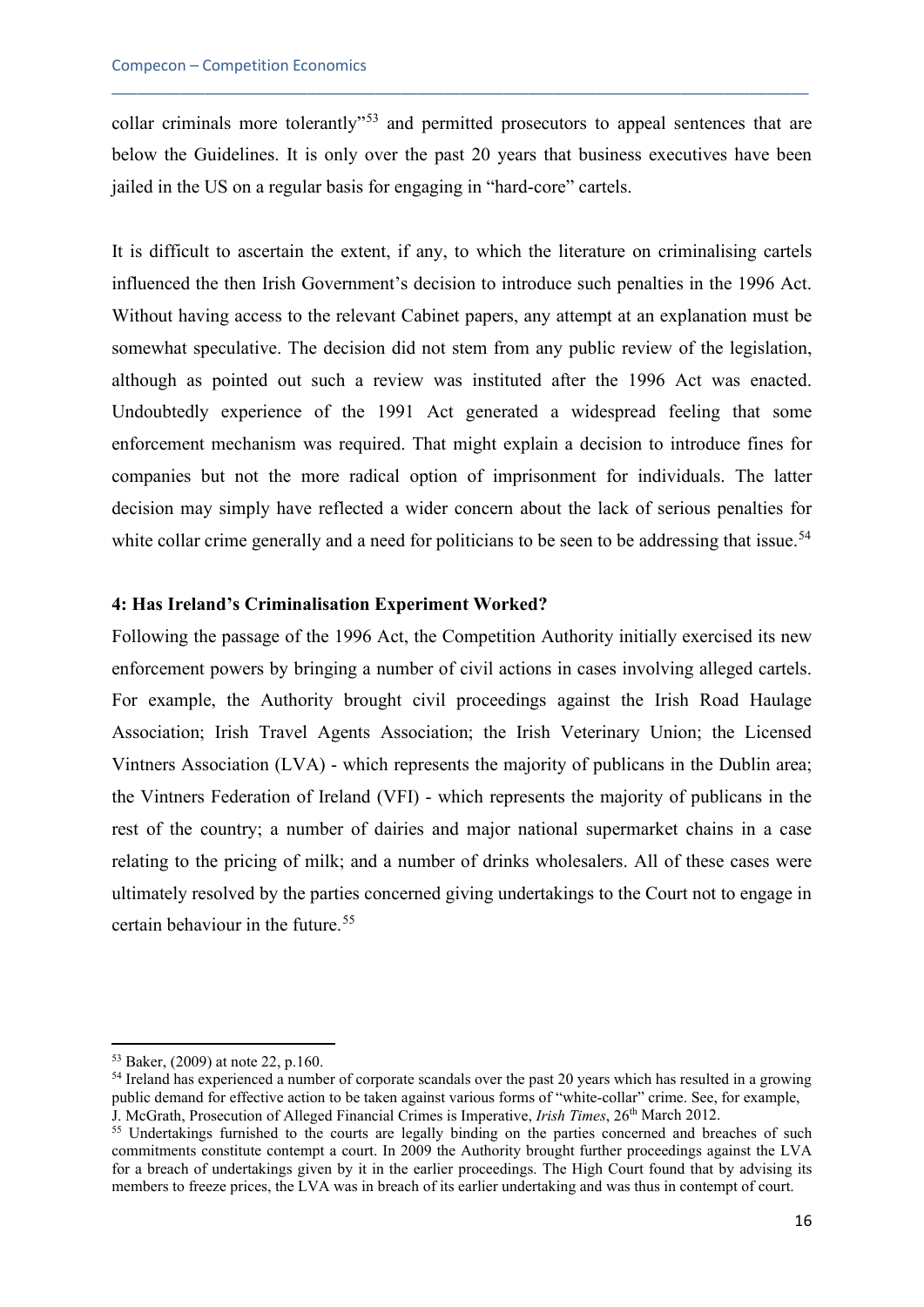Since 2000 some 50 prosecutions have been brought by the Competition Authority all involving alleged cartels. These prosecutions have resulted in 32 convictions to date of which four were for summary offences and the remainder procured on indictment.<sup>[56](#page-16-0)</sup> These figures include convictions of both undertakings and individuals. While these numbers look impressive, it must be borne in mind that cartel cases by their nature involve multiple defendants. Thus, these cases involved just four separate cartels. In two other cases which were prosecuted on indictment, the defendants were acquitted by the jury. Given the ratio of convictions secured to acquittals the criminalization initiative would appear to have been successful. It must also be noted that the majority of successful convictions have been the result of guilty pleas.

\_\_\_\_\_\_\_\_\_\_\_\_\_\_\_\_\_\_\_\_\_\_\_\_\_\_\_\_\_\_\_\_\_\_\_\_\_\_\_\_\_\_\_\_\_\_\_\_\_\_\_\_\_\_\_\_\_\_\_\_\_\_\_\_\_\_\_\_\_\_\_\_\_\_\_\_\_\_\_\_\_\_

As pointed out the decision to criminalise cartels was due in part to the fact that this was the only way constitutionally that fines could be imposed on undertakings for engaging in such behaviour. While at the time many commentators suggested that successful criminal prosecutions of undertakings would prove impossible, such views have been proved wrong. To the extent that a number of undertakings have been successfully prosecuted and convicted criminalisation has worked.

Of course, in the context of the general debate on the appropriateness or otherwise of criminalising cartels, the issue is whether criminal sanctions against individuals have been successful. Not only have individual directors of undertakings being convicted but, in a number of cases, officers of trade associations have been convicted for aiding and abetting a criminal offence. The Supreme Court has also ruled that an individual executive may be prosecuted for cartel behaviour, even if the undertaking employing him has not been convicted of involvement in the cartel.<sup>[57](#page-16-1)</sup> To date no individual has actually been sent to prison for cartel behaviour. Individuals convicted have been fined but only suspended jail sentences have been imposed, although in one case a convicted individual was subsequently jailed for failing to pay a fine. In a number of cases, however, judges have given very clear

<span id="page-16-0"></span><sup>&</sup>lt;sup>56</sup> Competition Authority Annual Report 2009. In one case three defendants avoided convictions when the judge in the Circuit Court applied the Probation Act.

<span id="page-16-1"></span><sup>57</sup> This issue arose in *DPP v Hegarty*. In this case Mr. Hegarty challenged the proceedings being brought against him on the grounds that no proceedings were ever brought against the undertaking that employed him and his employer had thus never been convicted of any competition law offence. The Circuit Court referred these issues to the Supreme Court for adjudication. The Supreme Court ruled that Mr. Hegarty could be prosecuted even though his employer had never been charged let alone convicted of cartel behaviour. Judgment of McKechnie, J., *DPP v Pat Hegarty*, Supreme Court judgment 28<sup>th</sup> July 2011. The criminal trial in this case subsequently commenced on 1<sup>st</sup> May 2012.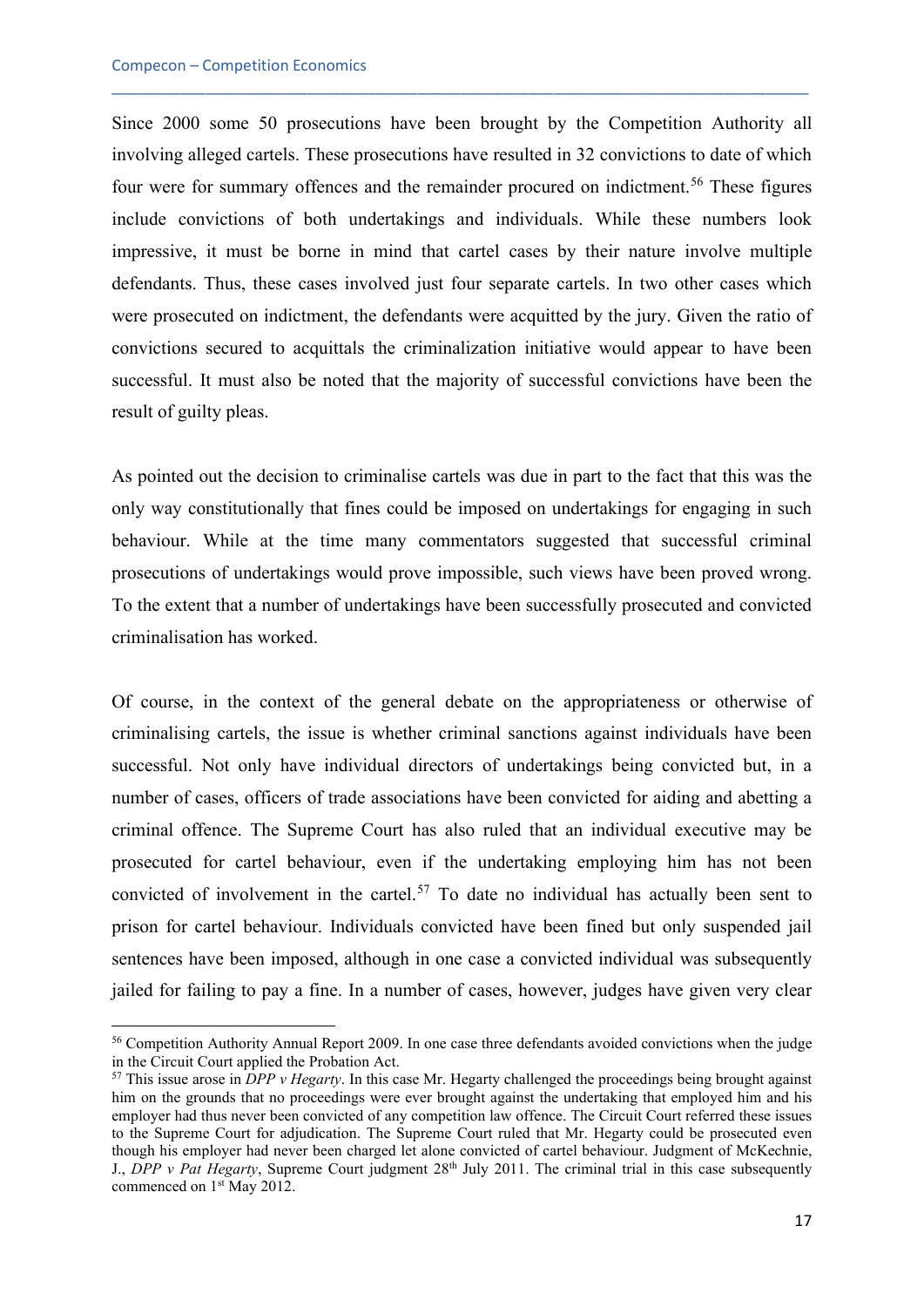indications that individuals convicted of engaging in cartels could expect to spend some time in prison.

\_\_\_\_\_\_\_\_\_\_\_\_\_\_\_\_\_\_\_\_\_\_\_\_\_\_\_\_\_\_\_\_\_\_\_\_\_\_\_\_\_\_\_\_\_\_\_\_\_\_\_\_\_\_\_\_\_\_\_\_\_\_\_\_\_\_\_\_\_\_\_\_\_\_\_\_\_\_\_\_\_\_

For example, imposing sentence on Mr. Denis Manning who pleaded guilty to one count of aiding and abetting a cartel involving Ford motor car dealers, Mr. Justice McKechnie said:

"This type of crime is a crime against all consumers and is not simply against one or more individuals. To that extent it is different from other types of crime: and while society has an interest in preventing, detecting, and prosecuting all crimes, those which involve a breach of the Competition Act are particularly pernicious. In effect, every individual who wished to purchase, for cash, a vehicle from these dealers over the period which I have mentioned were liable to be defrauded, and many surely were by the scheme and by the practices which unashamedly this cartel operated. These activities have in my view done a shocking disservice to the public at large."[58](#page-17-0)

While he imposed a suspended sentence in that particular case, the trial judge went on to state:

"In my view, there are good reasons as to why a court should consider the imposition of a custodial sentence in such cases. Firstly, such a sentence can operate as an effective deterrent in particular where if fines were to have the same effect they would be pitched at an impossibly high figure. Secondly, fines on companies might not always guarantee an adequate incentive for individuals within those firms to act responsibly. This particular point may not, in some circumstances, have the same force where individuals are concerned. Thirdly, knowledge within undertakings that courts will regularly make use of a custodial sentence may act as an incentive to people to offer greater cooperation in cartel investigations against, and quite frequently against their employers. Fourthly, prison, in particular for those with unblemished pasts, for those who are respected within the community, and for those who are unlikely to re-offend can be an enormously powerful deterrent and finally, the imposition of the sentence for the type of category of persons above described can carry a uniquely strong moral message. Accordingly, there are in my view some immensely powerful reasons to custodise an individual who has been found guilty under the Competition Act."[59](#page-17-1)

<span id="page-17-0"></span><sup>58</sup> *DPP v. Manning* (unreported, Central Criminal Court, McKechnie, J., 9 February 2007). See Competition Authority *Annual Report 2007*, p.7.

<span id="page-17-1"></span><sup>59</sup> *Ibid.,* p.6.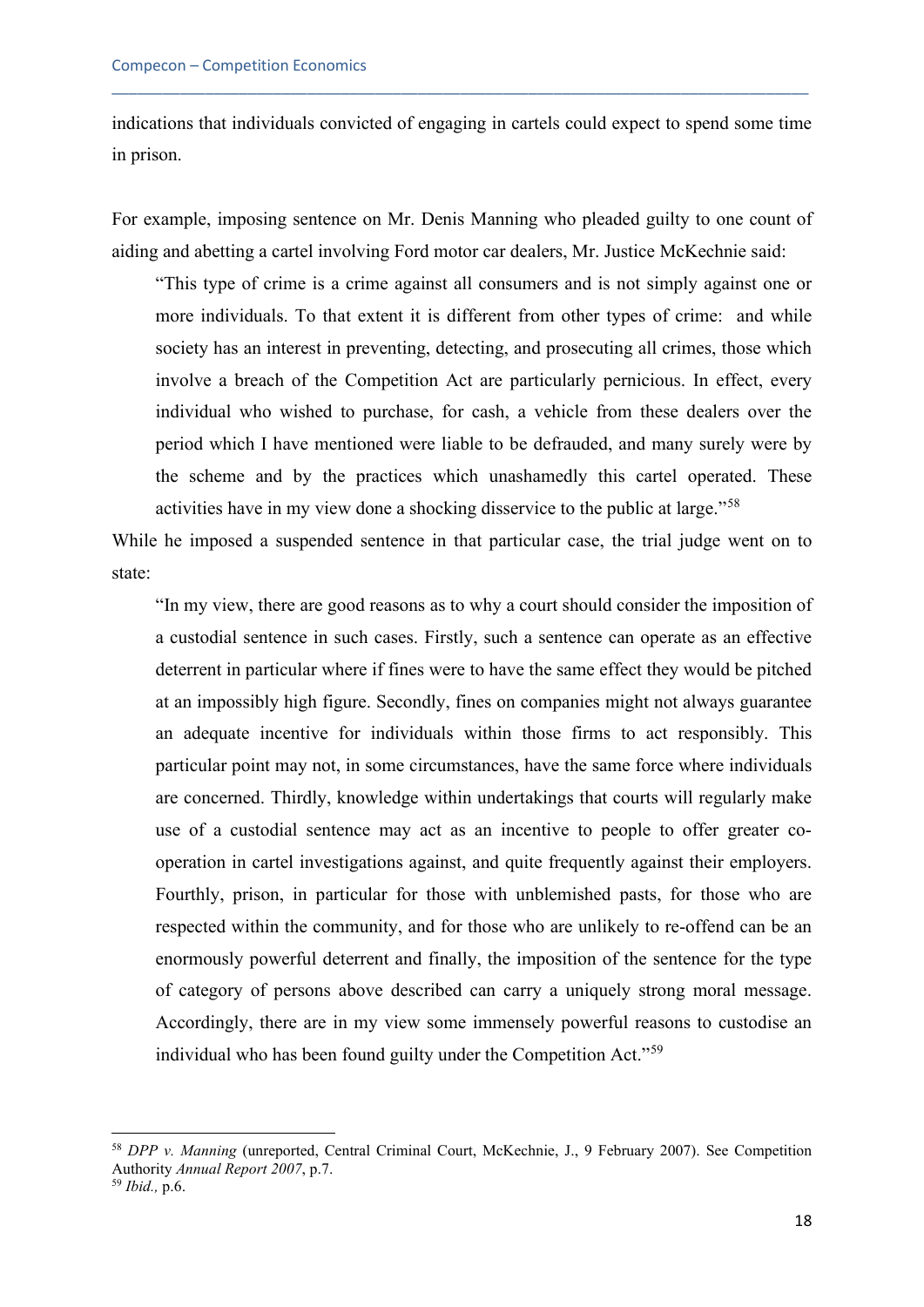The number of successful criminal prosecutions is not the sole test of the effectiveness of the legislation. More important may be the cultivation of an improved awareness on the part of the public of the benefits of competition and efficient markets as well as greater deterrence of anti-competitive behaviour in the business community. There is literally no way of knowing whether or not the introduction of criminal penalties in 1996, and the strengthening of such penalties in 2002 had any major deterrent effect. This is because cartels by their nature are secretive. One cannot quantify the number of cartels that decided to shut up shop and how many were discouraged from getting off the ground in the first place by the introduction of criminal penalties. $60$ 

\_\_\_\_\_\_\_\_\_\_\_\_\_\_\_\_\_\_\_\_\_\_\_\_\_\_\_\_\_\_\_\_\_\_\_\_\_\_\_\_\_\_\_\_\_\_\_\_\_\_\_\_\_\_\_\_\_\_\_\_\_\_\_\_\_\_\_\_\_\_\_\_\_\_\_\_\_\_\_\_\_\_

It must also be recognised that deterrence depends not just on the level of penalties but on the likelihood of being caught, prosecuted, and convicted. In this respect one must be less sanguine. The Competition Authority for some time now has repeatedly stated that it is only capable of mounting one criminal cartel investigation per year. In 2010 it indicated that it may be unable to achieve even this level of enforcement.<sup>[61](#page-18-1)</sup> This obviously greatly reduces the deterrent effect of criminal sanctions since it means that the chance of being subject to such penalties is close to zero. The fact that a low likelihood of detection reduces deterrence, however, certainly does not constitute an argument for abolishing criminal sanctions. The risk of being caught must be real which requires a high level of enforcement. Legislating for tough penalties without backing such measures up by providing adequate resources for effective enforcement is simply political posturing.

The criticism is sometimes advanced that the Authority in its cartel cases has tended to target small firms and ignore larger ones. In this respect, some latitude must be afforded to the Authority. In order to bring a successful criminal prosecution, it is necessary to have sufficient evidence to prove a case beyond a reasonable doubt. Thus, decisions to investigate and ultimately to prosecute depend on the quality of evidence available in a particular case rather than the size of potential defendants. In terms of establishing credibility, it was important that the early prosecutions were successful. Nevertheless, the perception has emerged that the Authority is more likely to go after small firms than larger ones, which is unhelpful.

<span id="page-18-0"></span> $60$  In the case of other more publicly visible crimes, e.g., bank robberies, one can evaluate the effectiveness of increasing penalties, increased levels of policing etc in reducing the number of such crimes.

<span id="page-18-1"></span><sup>61</sup> Competition Authority, *Annual Report, 2010*, Dublin, Competition Authority.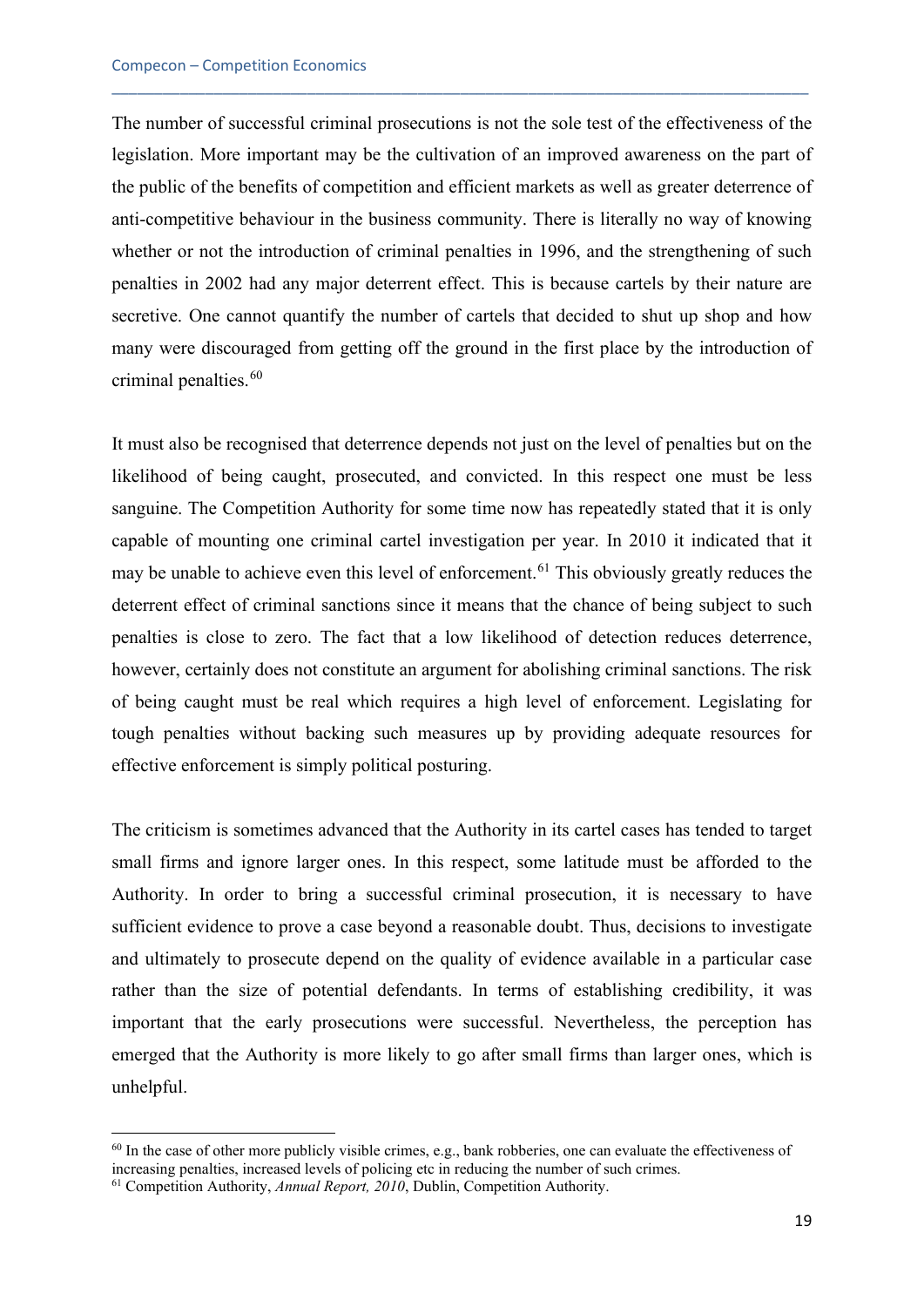The Competition (Amendment) Bill, 2011, proposes to increase the maximum prison sentence for individual executives in cartel cases from five to ten years. It also provides for increased fines and proposes that the Probation of Offenders Act, 1907, will not apply to individuals or companies convicted of competition law offences.[62](#page-19-0) The Bill is designed to satisfy one of the conditions of the EU/IMF bailout which requires that Ireland provide for more effective sanctions for breaches of competition law. The rationale for increasing the maximum prison sentence for those engaged in cartels from five to ten years is difficult to understand. If there is little or no enforcement, increasing penalties will have little if any deterrent effect. US experience also indicates that relatively short jail sentences represent an adequate deterrent in cartel cases. For "white collar" professionals the short, sharp, shock of a limited prison sentence can prove quite salutary. Lengthy sentences obviously involve greatly increased costs to the State (of incarcerating such individuals for lengthy periods) with little extra benefit. The problem with regard to cartel cases in Ireland is too little enforcement not inadequate penalties.

\_\_\_\_\_\_\_\_\_\_\_\_\_\_\_\_\_\_\_\_\_\_\_\_\_\_\_\_\_\_\_\_\_\_\_\_\_\_\_\_\_\_\_\_\_\_\_\_\_\_\_\_\_\_\_\_\_\_\_\_\_\_\_\_\_\_\_\_\_\_\_\_\_\_\_\_\_\_\_\_\_\_

#### **5: Non-Cartel Cases.**

If the experiment of criminalising cartels can be said to have worked reasonably well, subject to the caveat regarding the level of enforcement, the same can most certainly not be said of non-cartel cases including abuse of dominance. It is generally accepted in Ireland that criminal sanctions are a non-runner in such cases by virtue of the fact that it would be virtually impossible to prove such cases to a jury beyond a reasonable doubt because the distinction between what is pro- and anti-competitive is unclear and is the subject of extensive debate in the economic literature.

The Competition Authority has long argued for the introduction of a system of civil fines in non-cartel cases.<sup>[63](#page-19-1)</sup> It appeared from the original November 2010 Memorandum of Understanding agreed between the Government and the Troika that the Authority was about to have its wishes granted. The 2011 Bill, however, makes no provision for the introduction of civil fines because such provisions would be unconstitutional. It appears that the

<span id="page-19-0"></span> $62$  Note the Probation Act will not apply to all competition law offences, not just cartel cases.

<span id="page-19-1"></span><sup>&</sup>lt;sup>63</sup> See, for example, G. Fitzgerald and D. McFadden, D., (2011), Filling a Gap in Irish Competition Law Enforcement: The Need for a Civil Fines Sanction, Competition Authority, mimeo.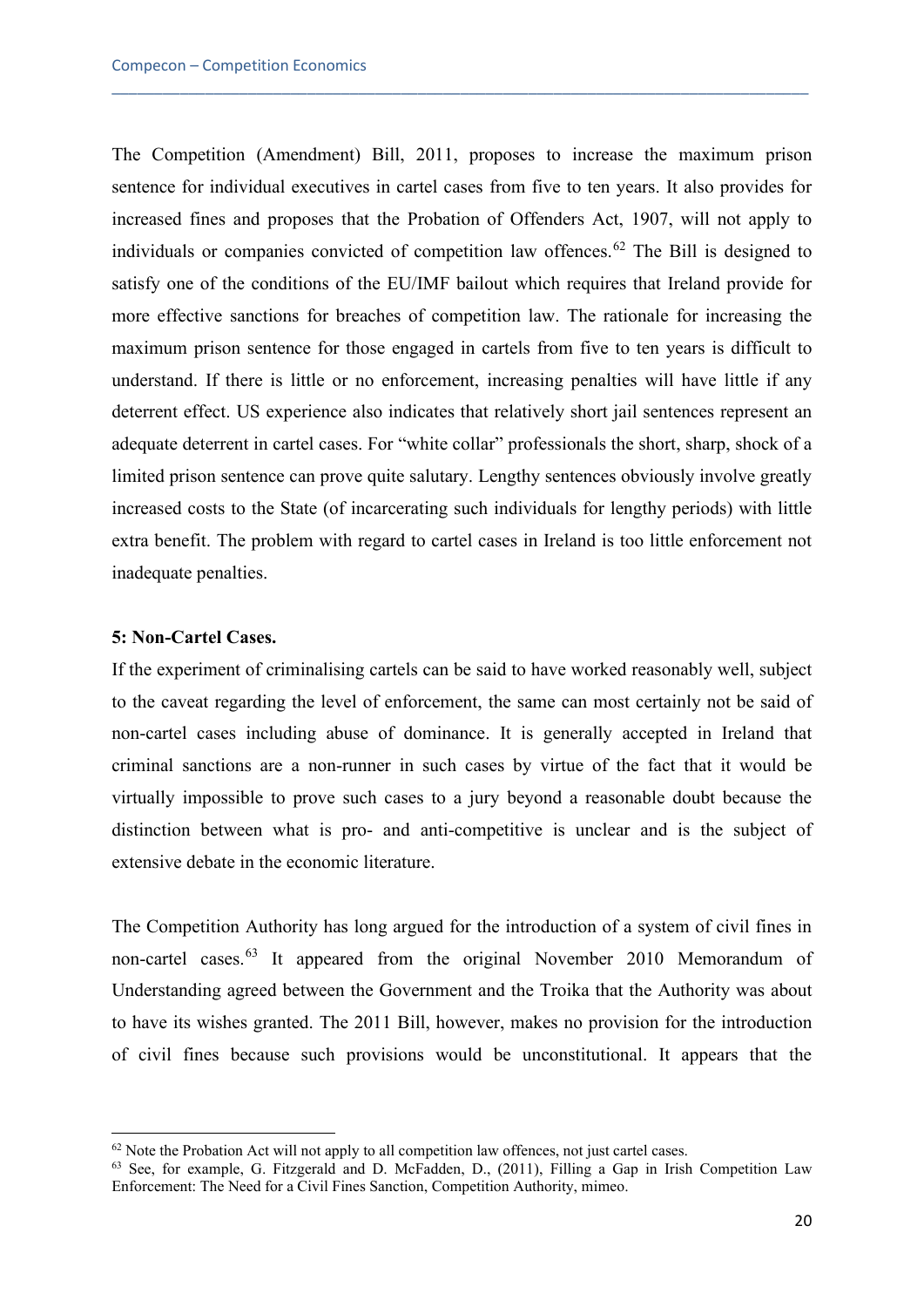Government has concluded that holding a referendum on this issue is not a priority, despite what the Authority might say.

\_\_\_\_\_\_\_\_\_\_\_\_\_\_\_\_\_\_\_\_\_\_\_\_\_\_\_\_\_\_\_\_\_\_\_\_\_\_\_\_\_\_\_\_\_\_\_\_\_\_\_\_\_\_\_\_\_\_\_\_\_\_\_\_\_\_\_\_\_\_\_\_\_\_\_\_\_\_\_\_\_\_

Fitzgerald and McFadden argued that civil fines for competition law would be consistent with the Constitution notwithstanding the traditional interpretation that it effectively prohibits the imposition of substantial fines in civil cases. This is of course a legal question. Nevertheless, some of the arguments they advanced seem contradictory to a non-lawyer. They argued, for example, that such fines would not constitute criminal sanctions because their purpose was "deterrence rather than punishment". Elsewhere in the paper, however, they argue that civil fines are needed as a sanction for non-hardcore cartel infringements.

Massey and Daly pointed out that imposing fines or other forms of penalty in circumstances when it is difficult to distinguish between innocent and harmful conduct, which is the case for non-hard-core cartel behaviour, is problematic.<sup>[64](#page-20-0)</sup> It is difficult to see how civil fines could successfully deter only anti-competitive behaviour when the distinction between pro- and anti-competitive behaviour is unclear. In such circumstances it is almost inevitable that the threat of fines would deter certain behaviour which is not anti-competitive and is in fact efficiency enhancing. As with any measure that reduces competition, a regime of sanctions which to some extent deters behaviour that is actually competitive will itself impose costs on consumers and the economy.

Competition law at the EU level and virtually all other Member States provides for fines for non-hard-core cartel behaviour. This is a major difference between the EU and US systems. The latter is based on a view that the risk of deterring competitive behaviour outweighs the benefit of deterring anti-competitive behaviour in non-hardcore cartel cases.<sup>[65](#page-20-1)</sup>

It is not at all clear that the lack of penalties in non-cartel cases constitutes a serious weakness in Irish competition law. Fitzgerald and McFadden stated that in most cases where the Authority has concluded that an infringement has occurred, the existing civil remedies (injunctions and/or declarations), or the threat of them "are sufficient to bring the

<span id="page-20-0"></span><sup>64</sup> Massey and Daly, (2003) at note 3.

<span id="page-20-1"></span><sup>65</sup> Baker, (2009) at note 22, argues, however, that US courts have taken the concern about deterring procompetitive behaviour too far and loaded matters too heavily in favour of defendants in such cases to the extent that section 2 of the Sherman Act is virtually inoperable.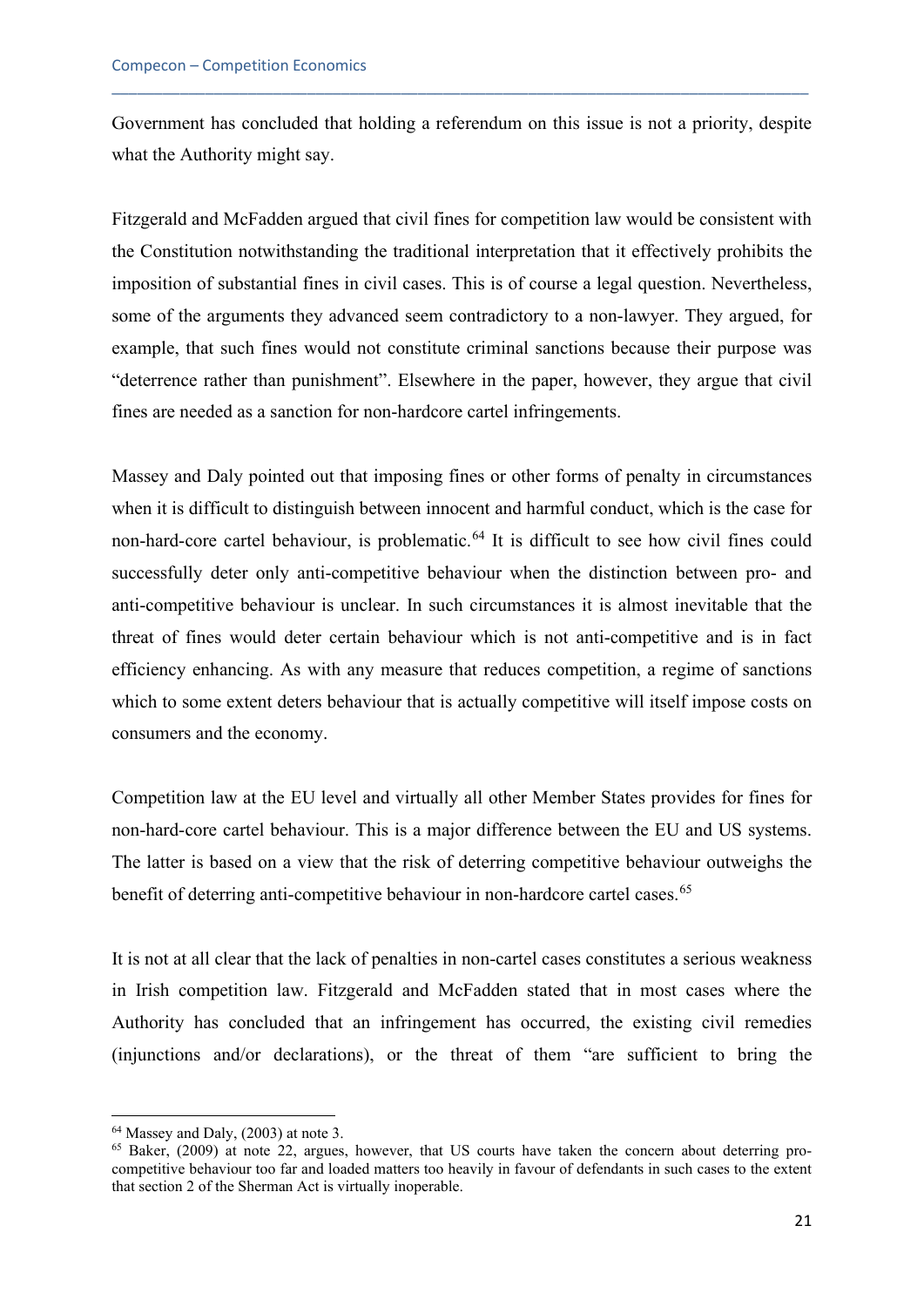infringement to an end."[66](#page-21-0) The Authority has not identified any instances of non-hard-core cartel behaviour where it decided that it was not worth bringing civil proceedings even though the parties had refused to discontinue certain practices.

\_\_\_\_\_\_\_\_\_\_\_\_\_\_\_\_\_\_\_\_\_\_\_\_\_\_\_\_\_\_\_\_\_\_\_\_\_\_\_\_\_\_\_\_\_\_\_\_\_\_\_\_\_\_\_\_\_\_\_\_\_\_\_\_\_\_\_\_\_\_\_\_\_\_\_\_\_\_\_\_\_\_

The Authority has actually rarely used its civil enforcement powers in non-hardcore cartel cases. Its approach, in some instances, to vertical restraints comes close to a *per se* legal standard.[67](#page-21-1) Lawyers have publicly expressed concern that there is no point in making complaints to the Authority. Thus, as in the case of cartels, arguably the real problem is not the lack of effective sanctions but a lack of enforcement. The only abuse of dominance case in which the Authority has gone to court was an action against the Irish League of Credit Unions which was ultimately rejected by the Supreme Court, which was extremely critical of the Authority.

"It is not altogether surprising that the Authority had failed to provide a convincing analysis of ILCU's activities as being anti-competitive. The history shows that it has changed its position in relation to ILCU on several occasions. It was permitted finally to change its stance from that advanced in the statement of claim only because Mr Collins decided not to object, believing that this radical change of position demonstrated the lack of credibility in the Authority's case. It certainly seems to me to undermine confidence in the Authority's consistency." [68](#page-21-2)

The paucity of abuse of dominance cases brought by the Irish Competition Authority is in stark contrast to the situation at EU level and in many other Member States. In this regard the Authority's approach is closer to the US than the EU.

As previously noted, in a number of past cases where the Authority brought civil proceedings and the parties agreed to discontinue certain behaviour, the Authority required them to give undertakings to this effect before the courts. This had the effect of making such undertakings legally binding meaning that any subsequent breach would constitute a contempt of court. This enabled the Authority, for example, to successfully bring contempt proceedings against the LVA after it had advised its members to freeze their prices in response to the downturn in economic activity in 2008. The Authority has been prepared to accept written undertakings

<span id="page-21-0"></span> $66$  Fitzgerald and McFadden,  $(2011)$  at note 63, p.11.

<span id="page-21-1"></span><sup>67</sup> See, for example, P. Massey, (2010), Authority Still Vertically Challenged on LPG, *Competition*.

<span id="page-21-2"></span><sup>68</sup> *Competition Authority* v. *John O'Regan & Others,* Supreme Court 8 May 2007 para 52. The author was an expert witness for the ILCU. For a more detailed analysis of this case see P. Massey, (2008), A League of Their Own: Landmark Supreme Court Judgment Clears Irish League of Credit Unions of Abuse of Dominance, *World Competition*, 31(2).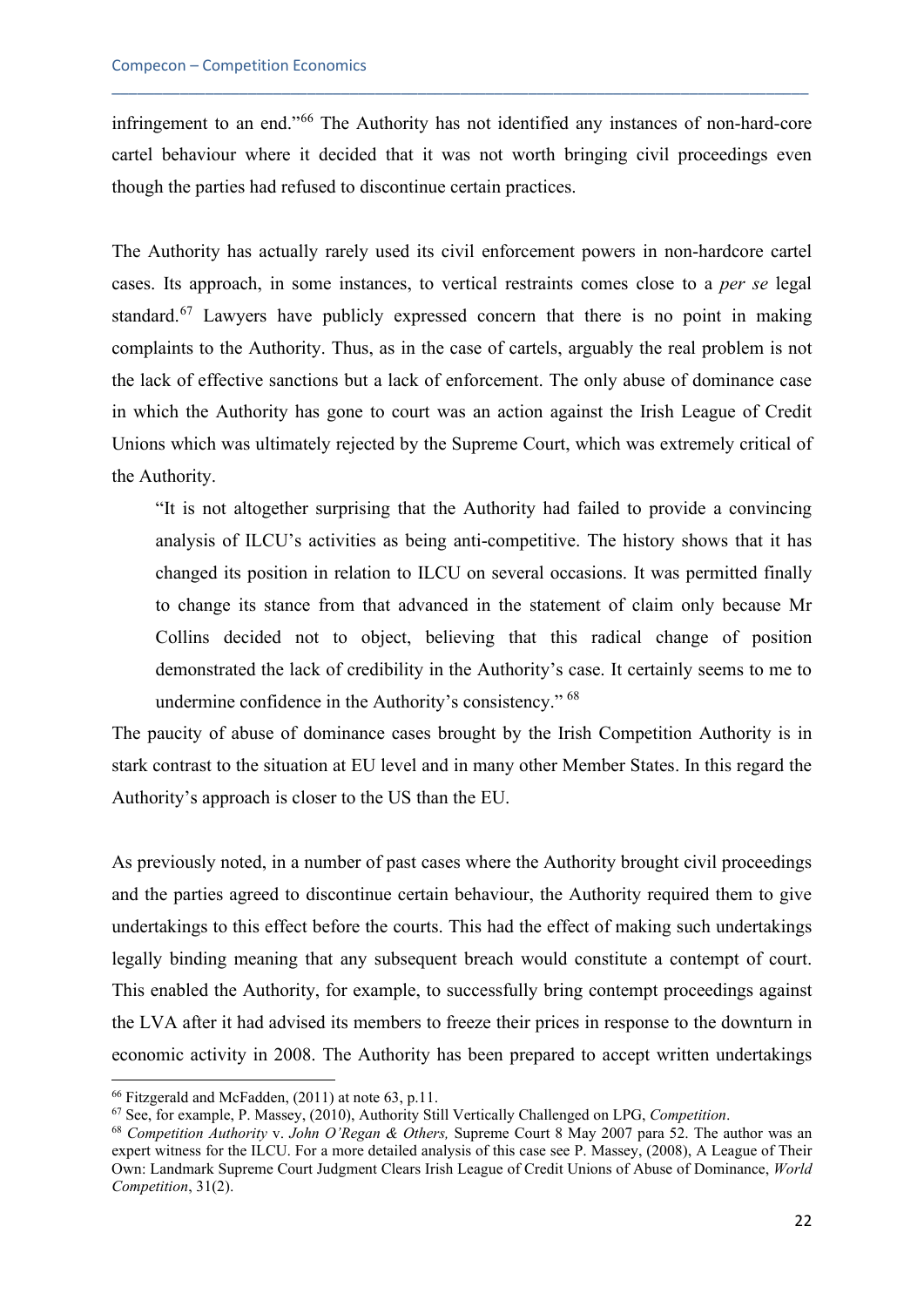from parties to settle cases in more recent times. Undertakings given to the Authority, unlike those given to the court, are not legally binding. Arguably, therefore, the Authority has abandoned a potentially significant sanction in non-cartel cases. It appears, however, that this may soon be rectified. The Memorandum of Understanding between the Government and the ECB/EU/IMF Troika dated 12<sup>th</sup> February 2012 provides

\_\_\_\_\_\_\_\_\_\_\_\_\_\_\_\_\_\_\_\_\_\_\_\_\_\_\_\_\_\_\_\_\_\_\_\_\_\_\_\_\_\_\_\_\_\_\_\_\_\_\_\_\_\_\_\_\_\_\_\_\_\_\_\_\_\_\_\_\_\_\_\_\_\_\_\_\_\_\_\_\_\_

"Following the introduction of amendments to the Competition (Amendment) Bill at Committee Stage, the authorities will seek to introduce an amendment allowing commitments by an undertaking to the Competition Authority to be made a rule of court having due regard to Ireland's constitutional framework."[69](#page-22-0) 

### **6: Some Conclusions.**

Competition law has been beefed up considerably in Ireland over the past 20 years. Criminalisation of cartels has worked reasonably well, despite dire predictions when such provisions were introduced. There appears to be no demand that criminal sanctions should be abolished in "hard-core" cartel cases. It is difficult to see, however, that there is a case for increasing the maximum prison sentence in cartel cases from five to ten years.

It appears to be widely accepted in Ireland that criminal cases in non-cartel cases are a nonrunner. One might therefore argue that this reality should be accepted and criminal sanctions should be abolished for non-hard-core cartel cases. Of course, this would mean that fines could not be imposed on undertakings for such behaviour and this would appear to be incompatible with the requirement that effective sanctions should be available for all breaches of both Article 101 and 102. Nevertheless, it might be appropriate to drop individual criminal sanctions for non-hard-core cartel behaviour.

The real problem in the case of both cartels and other infringements of competition law in Ireland is the lack of enforcement. The Authority argues that it is unable to bring enforcement proceedings because of a lack of resources. It should be noted that, although it has seen its staffing levels decline significantly in recent years, staff numbers are still above their 2002 levels when it was more active on the enforcement front. That is not to say that there may not be a valid case for increasing the Authority's resources. More enforcement activity is likely to have a far greater deterrent effect than increasing penalties. Nevertheless, it is incumbent

<span id="page-22-0"></span><sup>&</sup>lt;sup>69</sup> EU/IMF, Programme of Financial Support for Ireland, 12<sup>th</sup> February 2012, p. 9. Available at http://www.finance.gov.ie/documents/publications/MOU/MOUjan2012.ndf